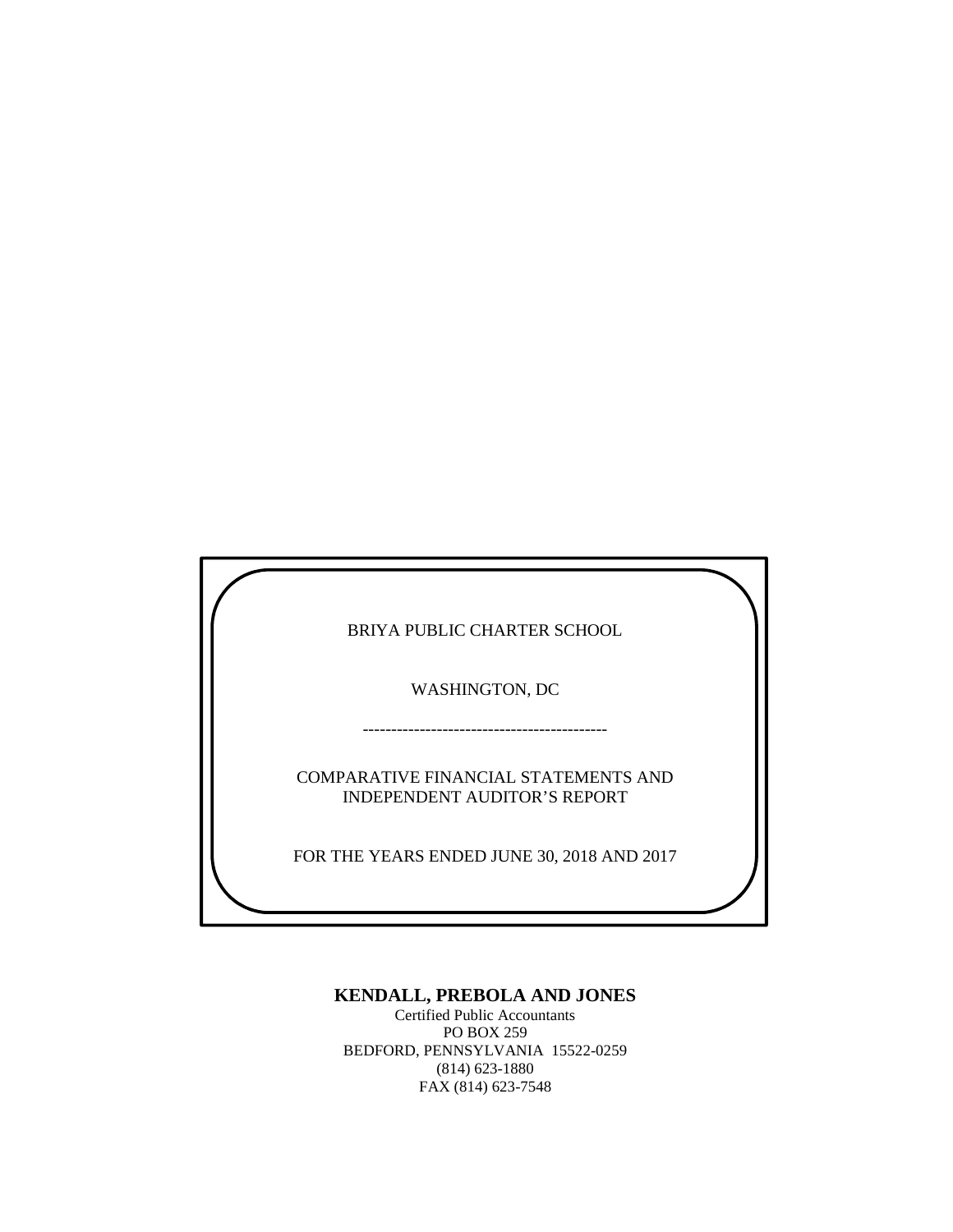# I N D E X

|                                                                                                                                                                                                                          | Page           |
|--------------------------------------------------------------------------------------------------------------------------------------------------------------------------------------------------------------------------|----------------|
| <b>Independent Auditor's Report</b>                                                                                                                                                                                      | $1-2$          |
| Comparative Statements of Financial Position,<br>June 30, 2018 and 2017                                                                                                                                                  | 3              |
| Comparative Statements of Activities, For the Years Ended<br>June 30, 2018 and 2017                                                                                                                                      | $\overline{4}$ |
| Comparative Statements of Cash Flows, For the Years Ended<br>June 30, 2018 and 2017                                                                                                                                      | 5              |
| <b>Notes to Financial Statements</b>                                                                                                                                                                                     | $6 - 25$       |
| Supplemental Information                                                                                                                                                                                                 |                |
| Schedule 1 - Comparative Schedules of Functional Expenses,<br>For the Years Ended June 30, 2018 and 2017                                                                                                                 | 26-27          |
| Independent Auditor's Report on Internal Control Over Financial Reporting<br>and on Compliance and Other Matters Based on an Audit of Financial<br>Statements Performed in Accordance with Government Auditing Standards | 28-29          |
| Summary Schedule of Prior Audit Findings, For the Year Ended June 30, 2018                                                                                                                                               | 30             |
| Schedule of Findings, For the Year Ended June 30, 2018                                                                                                                                                                   | 31             |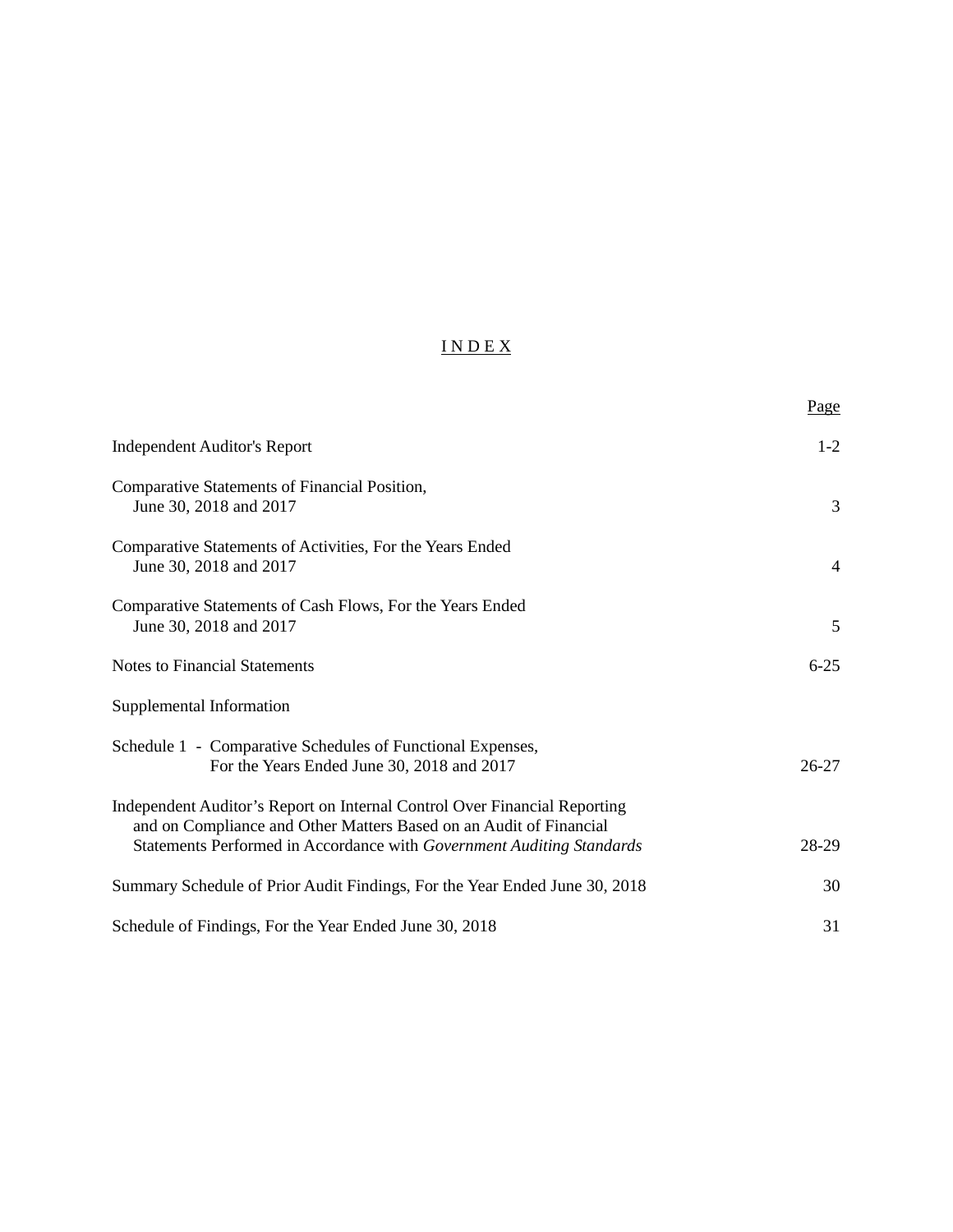# **Kendall, Prebola and Jones, LLC**

Certified Public Accountants

Board of Directors Briya Public Charter School 2333 Ontario Road, NW Washington, DC 20009

#### INDEPENDENT AUDITOR'S REPORT

#### *Report on the Financial Statements*

We have audited the accompanying financial statements of the Briya Public Charter School (a nonprofit organization), which comprise the statements of financial position as of June 30, 2018 and 2017, and the related statements of activities and cash flows for the years then ended, and the related notes to the financial statements.

#### *Management's Responsibility for the Financial Statements*

Management is responsible for the preparation and fair presentation of these financial statements in accordance with accounting principles generally accepted in the United States of America; this includes the design, implementation, and maintenance of internal control relevant to the preparation and fair presentation of financial statements that are free from material misstatement, whether due to fraud or error.

#### *Auditor's Responsibility*

Our responsibility is to express an opinion on these financial statements based on our audits. We conducted our audits in accordance with auditing standards generally accepted in the United States of America and the standards applicable to financial audits contained in *Government Auditing Standards*, issued by the Comptroller General of the United States. Those standards require that we plan and perform the audits to obtain reasonable assurance about whether the financial statements are free from material misstatement.

An audit involves performing procedures to obtain audit evidence about the amounts and disclosures in the financial statements. The procedures selected depend on the auditor's judgment, including the assessment of the risks of material misstatement of the financial statements, whether due to fraud or error. In making those risk assessments, the auditor considers internal control relevant to the entity's preparation and fair presentation of the financial statements in order to design audit procedures that are appropriate in the circumstances, but not for the purpose of expressing an opinion on the effectiveness of the entity's internal control. Accordingly, we express no such opinion. An audit also includes evaluating the appropriateness of accounting policies used and the reasonableness of significant accounting estimates made by management, as well as evaluating the overall presentation of the financial statements.

We believe that the audit evidence we have obtained is sufficient and appropriate to provide a basis for our audit opinion.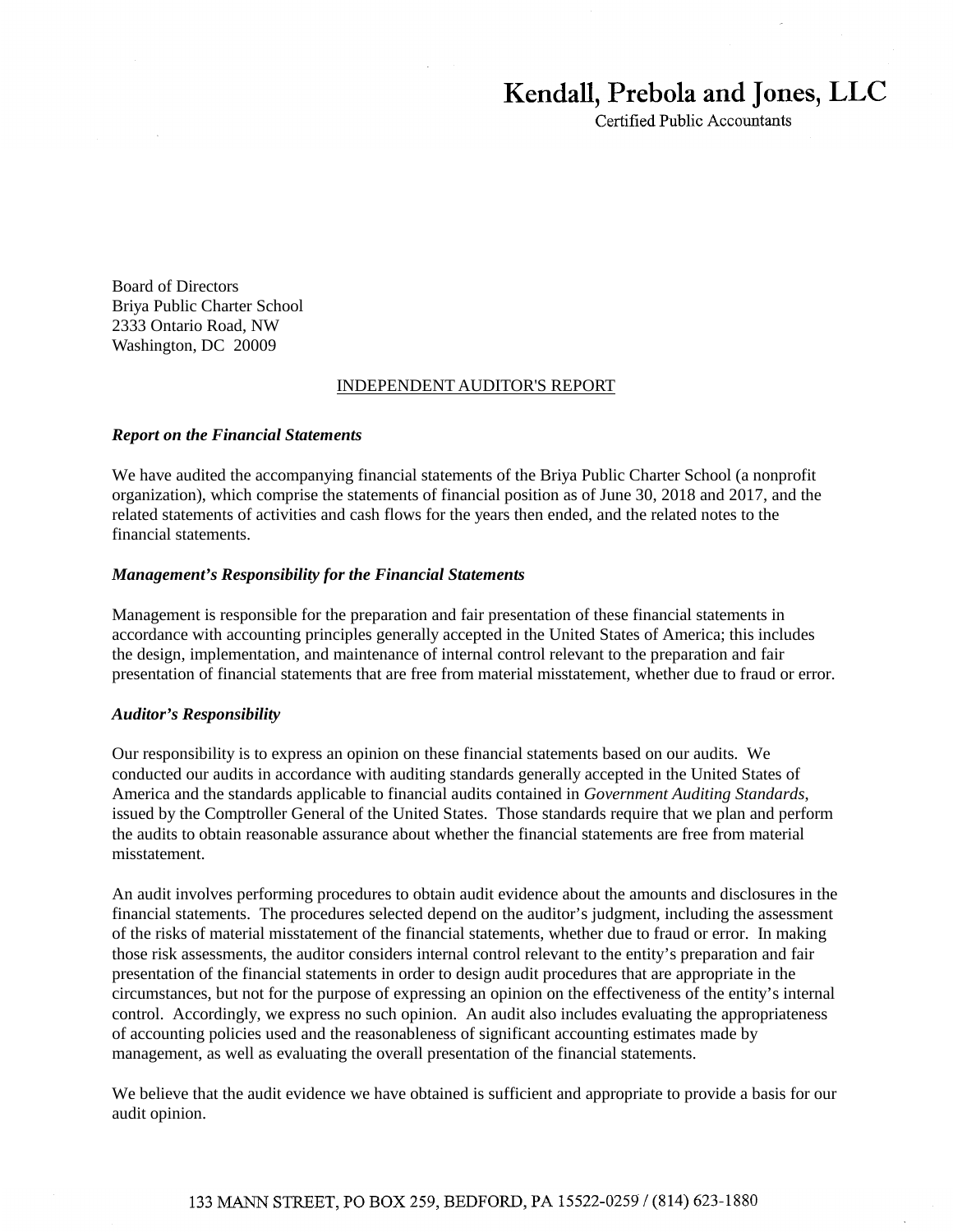### *Opinion*

In our opinion, the financial statements referred to above present fairly, in all material respects, the financial position of the Briya Public Charter School as of June 30, 2018 and 2017, and the changes in its net assets and its cash flows for the years then ended in accordance with accounting principles generally accepted in the United States of America.

### *Other Matters*

Our audits were conducted for the purpose of forming an opinion on the financial statements as a whole. The schedules of functional expenses are presented for purposes of additional analysis and are not a required part of the financial statements. Such information is the responsibility of management and was derived from and relates directly to the underlying accounting and other records used to prepare the financial statements. The information has been subjected to the auditing procedures applied in the audit of the financial statements and certain additional procedures, including comparing and reconciling such information directly to the underlying accounting and other records used to prepare the financial statements or to the financial statements themselves, and other additional procedures in accordance with auditing standards generally accepted in the United States of America. In our opinion, the information is fairly stated in all material respects in relation to the financial statements as a whole.

### *Other Reporting Required by Government Auditing Standards*

In accordance with *Government Auditing Standards*, we have also issued our report dated November 29, 2018, on our consideration of the Briya Public Charter School's internal control over financial reporting and on our tests of its compliance with certain provisions of laws, regulations, contracts and grant agreements and other matters. The purpose of that report is solely to describe the scope of our testing of internal control over financial reporting and compliance and the results of that testing, and not to provide an opinion on the effectiveness of the Briya Public Charter School's internal control over financial reporting or on compliance. That report is an integral part of an audit performed in accordance with *Government Auditing Standards* in considering the Briya Public Charter School's internal control over financial reporting and compliance.

Kendall, Prebola and Jones Kendall, Prebola and Jones Certified Public Accountants Certified Public Accountants

Bedford, Pennsylvania November 29, 2018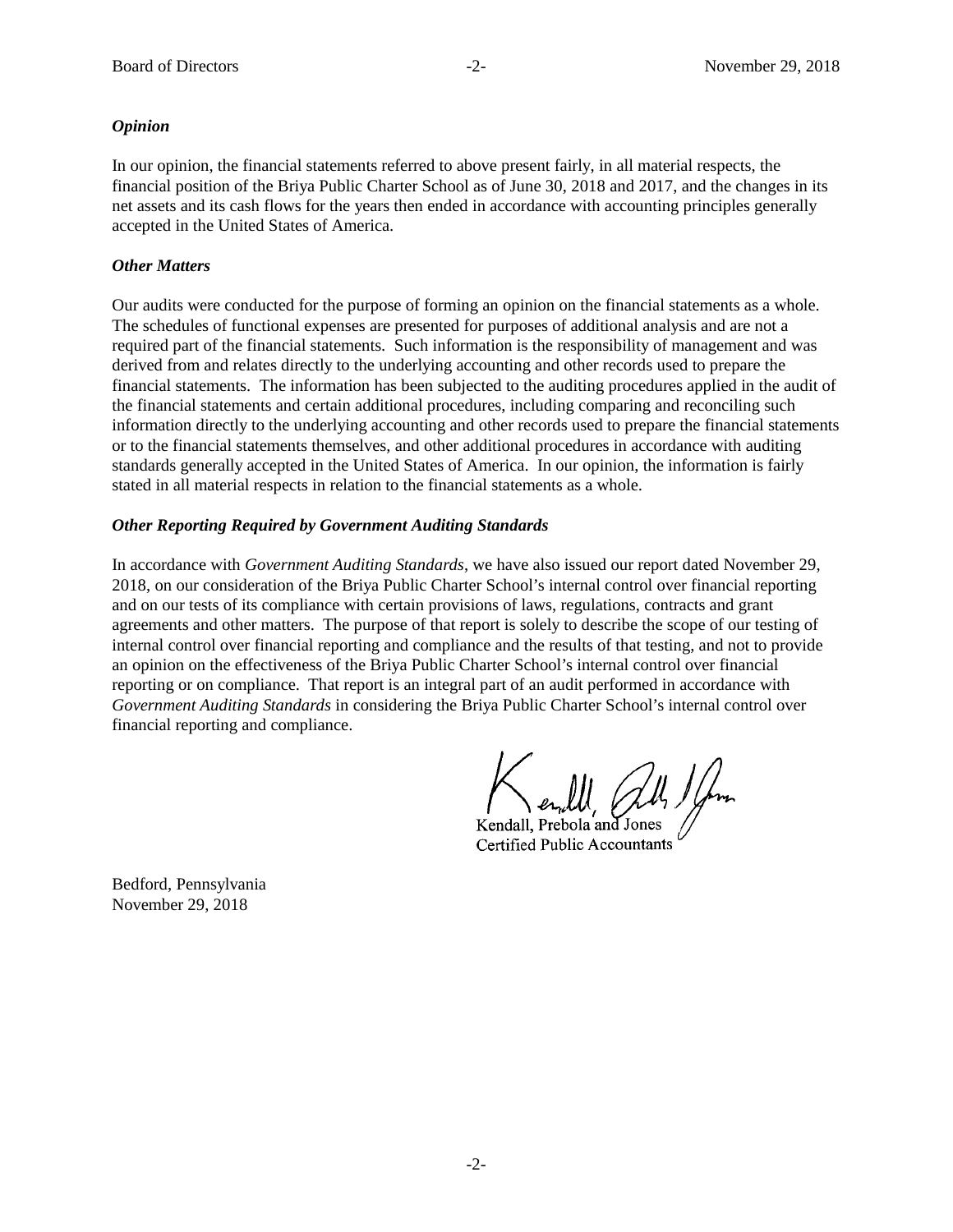### BRIYA PUBLIC CHARTER SCHOOL COMPARATIVE STATEMENTS OF FINANCIAL POSITION JUNE 30, 2018 AND 2017

|                                                               | June 30, 2018    | June 30, 2017     |
|---------------------------------------------------------------|------------------|-------------------|
| <b>ASSETS</b>                                                 |                  |                   |
| <b>Current Assets:</b>                                        |                  |                   |
| Cash and Cash Equivalents                                     | \$<br>7,476,533  | \$<br>7,040,283   |
| Certificates of Deposit                                       | 5,485,269        | 4,410,792         |
| <b>Accounts Receivable</b>                                    | 117,791          | 26,405            |
| <b>Grants Receivable</b>                                      | 389,670          | 278,281           |
| Promises Receivable                                           | 288,126          | 40,000            |
| Prepaid Expenses                                              | 366,949          | 308,410           |
| <b>Total Current Assets</b>                                   | 14,124,338<br>\$ | 12,104,171<br>\$. |
| <b>Fixed Assets:</b>                                          |                  |                   |
| Furniture, Equipment and Computers                            | \$<br>1,233,681  | \$<br>1,073,014   |
| Accumulated Depreciation - Furniture, Equipment and Computers | (755, 145)       | (562, 989)        |
| Leasehold Improvements                                        | 2,371,051        | 2,371,051         |
| Accumulated Amortization - Leasehold Improvements             | (724,095)        | (652, 713)        |
| <b>Construction</b> in Progress                               | 38,515           |                   |
| <b>Total Fixed Assets</b>                                     | 2,164,007<br>\$  | 2,228,363<br>\$   |
| Other Assets:                                                 |                  |                   |
| Deposits                                                      | \$<br>478,508    | \$<br>359,754     |
| Investment in Affiliate                                       | 1,254,023        | 2,382,483         |
| <b>Total Other Assets</b>                                     | 1,732,531<br>\$  | 2,742,237<br>\$   |
| <b>TOTAL ASSETS</b>                                           | 18,020,876       | 17,074,771        |
| <b>LIABILITIES AND NET ASSETS</b>                             |                  |                   |
| <b>Current Liabilities:</b>                                   |                  |                   |
| Accounts Payable                                              | \$<br>245,106    | \$<br>260,302     |
| Income Taxes Payable                                          | 401              | 1                 |
| Accrued Salaries and Expenses                                 | 435,448          | 343,656           |
| Capital Lease - Current Portion                               | 31,090           | 25,137            |
| Deferred Revenue                                              |                  | 28,597            |
| <b>Total Current Liabilities</b>                              | \$<br>712,045    | \$<br>657,692     |
| Long-term Liabilities:                                        |                  |                   |
| Capital Lease                                                 | \$<br>1,565,710  | \$<br>1,573,591   |
| Less: Current Portion                                         | (31,090)         | (25, 137)         |
| Deferred Rent                                                 | 359,260          | 218,680           |
|                                                               |                  |                   |
| <b>Total Long-term Liabilities</b>                            | 1,893,880<br>\$  | 1,767,134<br>\$   |
| <b>Total Liabilities</b>                                      | \$<br>2,605,925  | \$<br>2,424,826   |
| Net Assets:                                                   |                  |                   |
| Unrestricted                                                  | 15,016,369<br>\$ | 14,607,945<br>\$. |
| Temporarily Restricted                                        | 398,582          | 42,000            |
|                                                               |                  |                   |
| <b>Total Net Assets</b>                                       | \$15,414,951     | \$14,649,945      |
| TOTAL LIABILITIES AND NET ASSETS                              | \$18,020,876     | \$17,074,771      |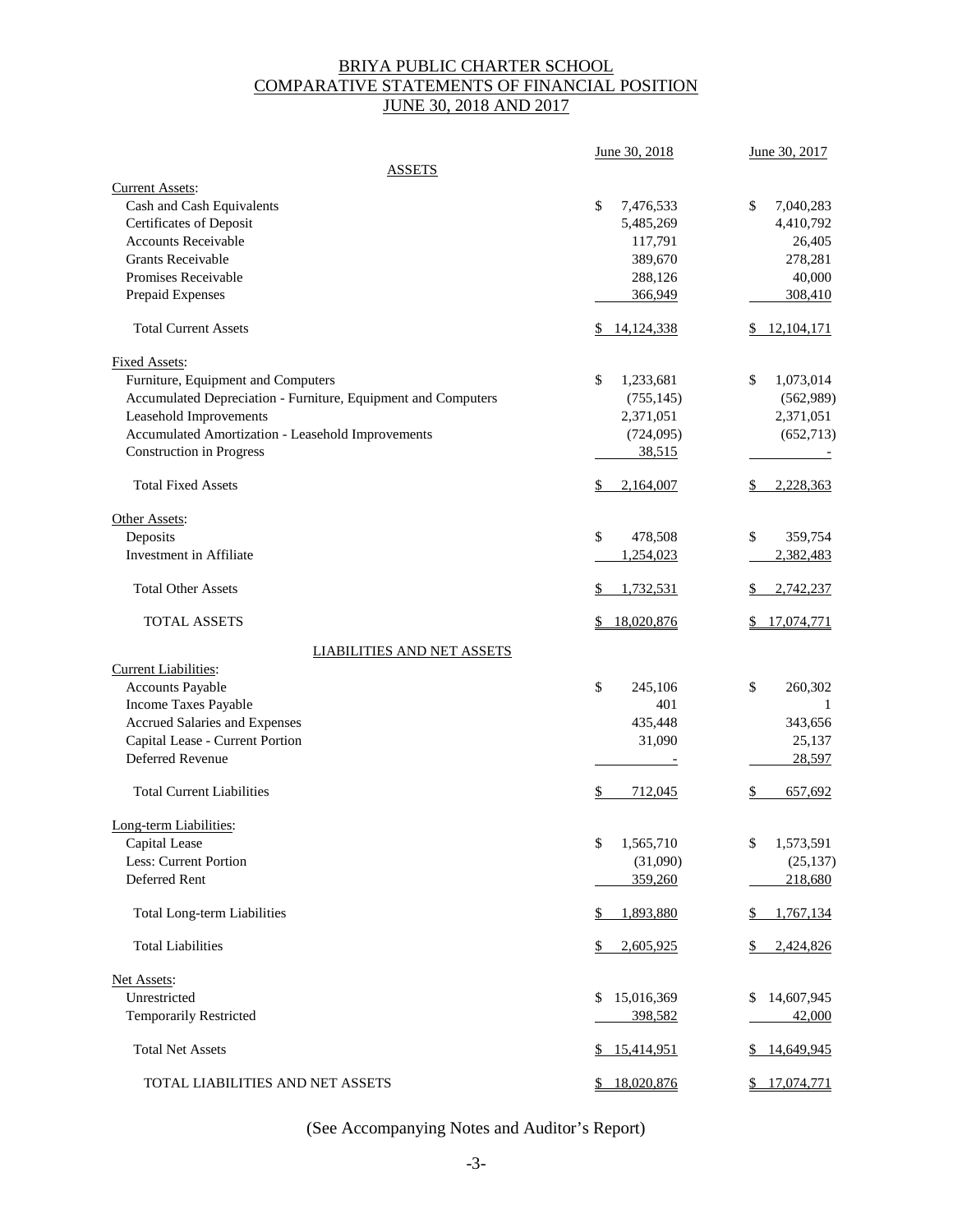#### BRIYA PUBLIC CHARTER SCHOOL COMPARATIVE STATEMENTS OF ACTIVITIES FOR THE YEARS ENDED JUNE 30, 2018 AND 2017

|                                              | June 30, 2018   |                           | June 30, 2017   |                 |                           |                             |
|----------------------------------------------|-----------------|---------------------------|-----------------|-----------------|---------------------------|-----------------------------|
|                                              | Unrestricted    | Temporarily<br>Restricted | Total           | Unrestricted    | Temporarily<br>Restricted | Total                       |
| Revenues and Other Support:                  |                 |                           |                 |                 |                           |                             |
| Tuition - Per Pupil Funding Allocation       | 7,004,989<br>\$ | $\mathbb{S}$              | 7,004,989<br>-S | \$<br>6,147,770 | \$                        | \$<br>6,147,770             |
| Tuition - Per Pupil Facilities Allocation    | 2,148,706       |                           | 2,148,706       | 2,011,856       |                           | 2,011,856                   |
| <b>Federal Entitlements and Grants</b>       | 440,295         |                           | 440,295         | 543,712         |                           | 543,712                     |
| <b>Donated Commodities</b>                   | 2,252           |                           | 2,252           | 1,722           |                           | 1,722                       |
| <b>State Government Grants</b>               | 568,676         |                           | 568,676         | 246,798         |                           | 246,798                     |
| <b>Private Grants and Contributions</b>      | 54,131          | 671,950                   | 726,081         | 35,056          | 52,249                    | 87,305                      |
| <b>Student Fees</b>                          | 12,055          |                           | 12,055          | 16,561          |                           | 16,561                      |
| Donated Services, Facilities, Etc.           | 87,237          |                           | 87,237          | 113,654         |                           | 113,654                     |
| Interest                                     | 103,132         |                           | 103,132         | 58,651          |                           | 58,651                      |
| <b>E-rate and Other Revenues</b>             | 46,673          |                           | 46,673          | 63,024          |                           | 63,024                      |
| Gain/(Loss) on Disposal of Fixed Assets      | 179             |                           | 179             | (250)           |                           | (250)                       |
| <b>Net Assets Released from Restrictions</b> |                 |                           |                 |                 |                           |                             |
| (Satisfaction of Program Restrictions)       | 315,368         | (315, 368)                |                 | 12,249          | (12,249)                  |                             |
| <b>Total Revenues and Other Support</b>      | \$10,783,693    | 356,582                   | \$11,140,275    | 9,250,803<br>\$ | 40,000                    | 9,290,803                   |
| Expenses:                                    |                 |                           |                 |                 |                           |                             |
| <b>Educational Services</b>                  | 8,907,179<br>\$ | $\mathcal{S}$             | 8,907,179<br>\$ | 7,237,526<br>\$ | $\mathcal{S}$             | 7,237,526<br>\$             |
| Fundraising                                  | 49,880          |                           | 49,880          | 30,504          |                           | 30,504                      |
| General and Administrative                   | 1,418,210       |                           | 1,418,210       | 837,477         |                           | 837,477                     |
| <b>Total Expenses</b>                        | \$10,375,269    |                           | \$10,375,269    | 8,105,507<br>\$ | \$                        | 8,105,507<br>$\mathbb{S}^-$ |
| Changes in Net Assets                        | 408,424         | \$<br>356,582             | \$<br>765,006   | 1,145,296<br>\$ | \$<br>40,000              | \$1,185,296                 |
| Net Assets, Beginning of Year                | 14,607,945      | 42,000                    | 14,649,945      | 13,462,649      | 2,000                     | 13,464,649                  |
| Net Assets, End of Year                      | \$15,016,369    | 398,582                   | \$15,414,951    | \$14,607,945    | 42,000<br>\$              | \$14,649,945                |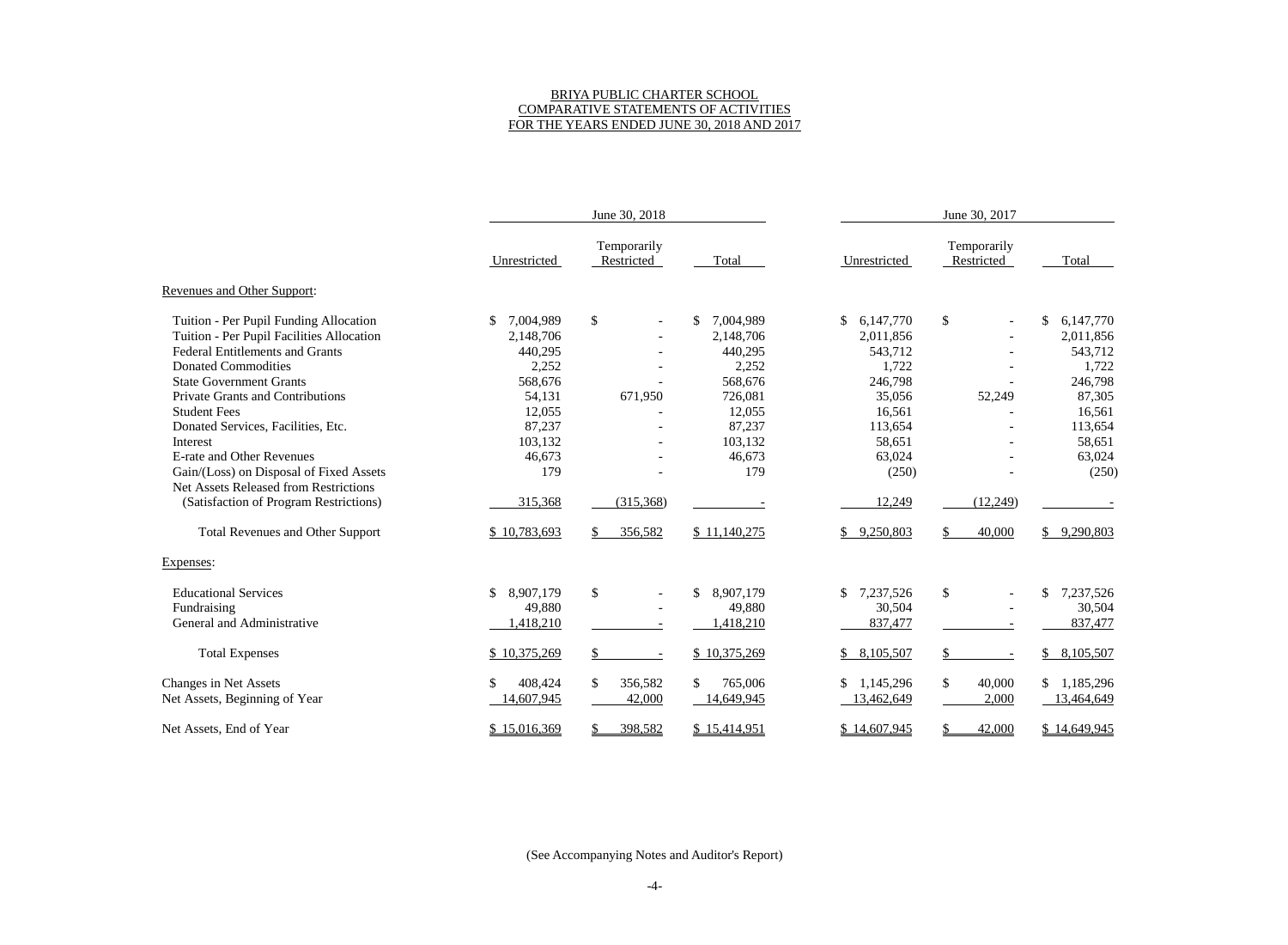#### BRIYA PUBLIC CHARTER SCHOOL COMPARATIVE STATEMENTS OF CASH FLOWS FOR THE YEARS ENDED JUNE 30, 2018 AND 2017

|                                                                                                                                                                                                                                                                                                                                                                                                                                                                                                                                                                             | June 30, 2018                                                                                                                              | June 30, 2017                                                                                                              |
|-----------------------------------------------------------------------------------------------------------------------------------------------------------------------------------------------------------------------------------------------------------------------------------------------------------------------------------------------------------------------------------------------------------------------------------------------------------------------------------------------------------------------------------------------------------------------------|--------------------------------------------------------------------------------------------------------------------------------------------|----------------------------------------------------------------------------------------------------------------------------|
| <b>Cash Flows from Operating Activities:</b><br><b>Changes in Net Assets</b>                                                                                                                                                                                                                                                                                                                                                                                                                                                                                                | \$<br>765,006                                                                                                                              | 1,185,296<br>\$                                                                                                            |
| Adjustments to Reconcile Changes in Net Assets<br>to Net Cash Flows from Operating Activities:                                                                                                                                                                                                                                                                                                                                                                                                                                                                              |                                                                                                                                            |                                                                                                                            |
| (Gain)/Loss on Disposal of Fixed Assets<br>Depreciation and Amortization<br>Accounts Receivable - (Increase)/Decrease<br>Grants Receivable - (Increase)/Decrease<br>Promises Receivable - (Increase)/Decrease<br>Prepaid Expenses - (Increase)/Decrease<br>Deposits - (Increase)/Decrease<br>Accounts Payable - Increase/(Decrease)<br>Income Taxes Payable - Increase/(Decrease)<br>Accrued Salaries and Expenses - Increase/(Decrease)<br>Deposits Held for Others - Increase/(Decrease)<br>Deferred Revenue - Increase/(Decrease)<br>Deferred Rent - Increase/(Decrease) | (179)<br>264,217<br>(91, 386)<br>(111, 389)<br>(248, 126)<br>(58, 539)<br>(118, 754)<br>(15, 196)<br>401<br>91,792<br>(28, 597)<br>140,580 | 250<br>202,743<br>65,902<br>(122,008)<br>(40,000)<br>(118,278)<br>24,841<br>59,066<br>67,057<br>(759)<br>28,597<br>218,680 |
| Net Cash Flows from Operating Activities                                                                                                                                                                                                                                                                                                                                                                                                                                                                                                                                    | 589,830<br>\$                                                                                                                              | 1,571,387                                                                                                                  |
| <b>Cash Flows from Investing Activities:</b><br>Purchase of Fixed Assets and Construction in Progress<br>Insurance Proceeds on Disposal of Fixed Assets<br>Net Sales (Purchases) of Certificates of Deposit<br>Investment in Affiliate                                                                                                                                                                                                                                                                                                                                      | \$<br>(200, 540)<br>858<br>(1,074,477)<br>1,128,460                                                                                        | \$<br>(312,763)<br>(54, 699)<br>3,239,301                                                                                  |
| Net Cash Flows from Investing Activities                                                                                                                                                                                                                                                                                                                                                                                                                                                                                                                                    | \$<br>(145,699)                                                                                                                            | 2,871,839                                                                                                                  |
| <b>Cash Flows from Financing Activities:</b><br>Proceeds on Capital Lease<br>Payments Made on Capital Lease<br>Net Cash Flows from Financing Activities                                                                                                                                                                                                                                                                                                                                                                                                                     | \$<br>19,595<br>(27, 476)<br>\$<br>(7,881)                                                                                                 | \$<br>(22,961)<br>(22,961)<br>\$                                                                                           |
| Net Increase in Cash and Cash Equivalents                                                                                                                                                                                                                                                                                                                                                                                                                                                                                                                                   | \$<br>436,250                                                                                                                              | 4,420,265<br>\$                                                                                                            |
| Cash and Cash Equivalents at Beginning of Year                                                                                                                                                                                                                                                                                                                                                                                                                                                                                                                              | 7,040,283                                                                                                                                  | 2,620,018                                                                                                                  |
| Cash and Cash Equivalents at End of Year                                                                                                                                                                                                                                                                                                                                                                                                                                                                                                                                    | 7,476,533<br>\$                                                                                                                            | 7,040,283<br>\$                                                                                                            |

### Supplemental Disclosures:

- a) Interest in the amount of \$79,299 and \$79,828 was paid during the years ended June 30, 2018 and 2017, respectively.
- b) No income taxes were paid during the years ended June 30, 2018 and 2017.

#### Non-Cash Activities:

a) During the year ended June 30, 2018, the Charter School purchased two Bizhub C658 copiers in the amount of \$19,595 by financing through a capital lease.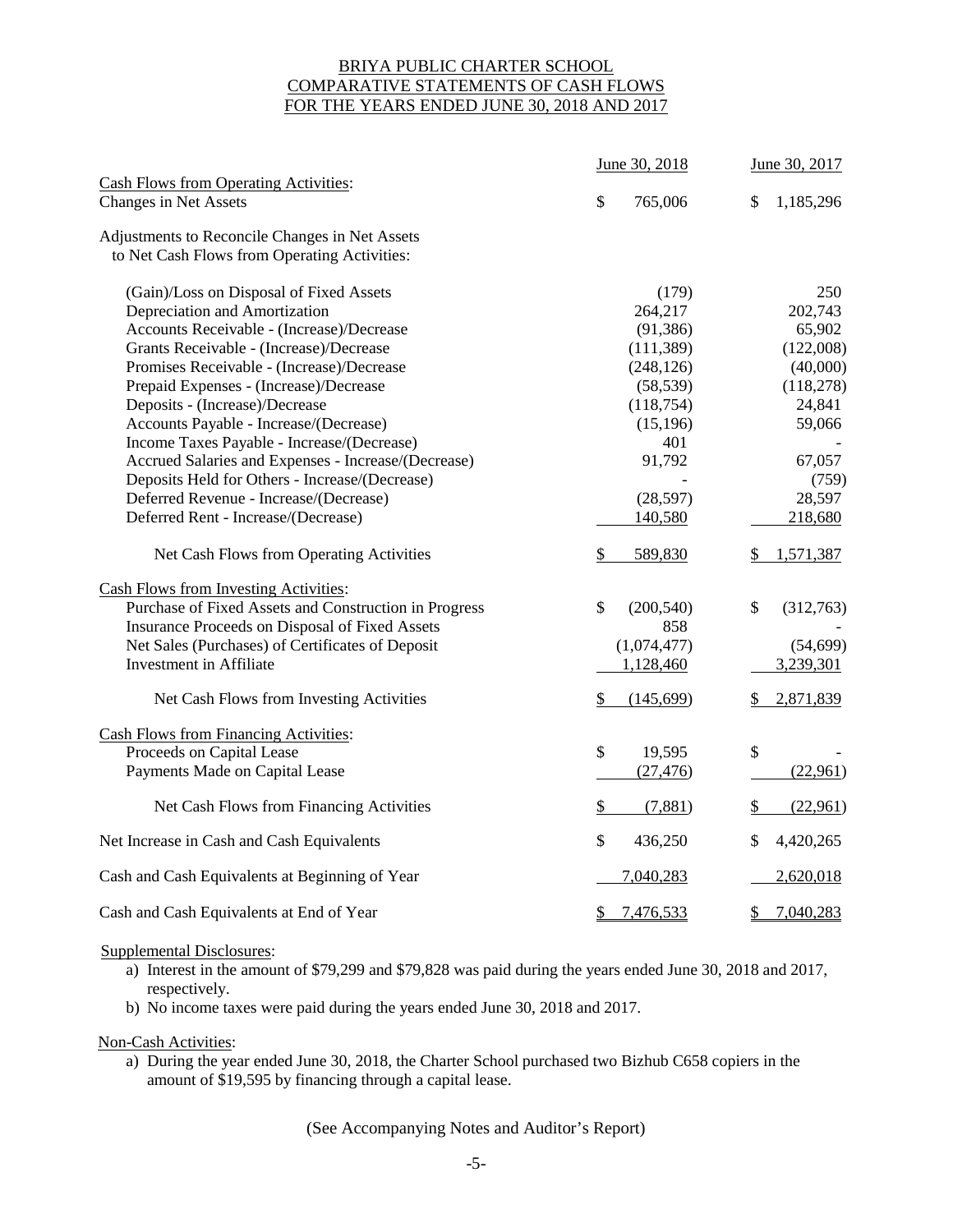### 1. ORGANIZATION:

Briya Public Charter School (Briya PCS), a District of Columbia Not-for-Profit Corporation was incorporated on July 12, 2005, exclusively for educational purposes. Briya PCS operates as part of the District of Columbia Public School system with its focus on providing high quality education for adults and children that empowers families through a culturally sensitive family literacy model.

### **Basic Programs**

### **Education**

The mission of Briya Public Charter School is to strengthen families through culturally responsive two-generation education. Briya provides a two-generation family literacy program that integrates adult education and early childhood education, as well as workforce skills program to enhance families' economic development as well as social and educational development.

The Charter School works in collaboration with Mary's Center for Maternal and Child Care, Inc., and Bancroft Elementary School.

- Adult Education English for Speakers of Other Languages. Briya also prepares parents to be full partners in their children's education while increasing their own literacy levels and job skills; Early Childhood Education - Literacy focused classes for children that are held simultaneously with Adult services.
- Early Childhood Education Classes are taught with an emphasis on preparing children for school aged success.
- Parenting Parenting Workshops assist parents with developing responsible parenting skills. Parenting includes early childhood education, how to help your child in school, child behavior management, and nutrition.
- Parenting and Child Together This unique component of family literacy brings parents and their children together in the child's classroom to work, play, and learn through literacy activities.
- Work force development programs Two programs help students achieve economic independence with credentials for jobs in health care and early childhood care:
	- <sup>o</sup> Medical Assistant (MA) Program This 18-month program prepares students for a career as a Registered Medical Assistant in medical offices, clinics and hospitals. MA students learn to perform both clinical and administrative duties.
	- <sup>o</sup> CDA Program This program prepares students to gain the nationally-recognized Child Development Associate (CDA) credential. With the CDA credential, graduates can pursue career options such as early childhood teacher, home visitor, or operator of a licensed home daycare facility.
- The National External Diploma Program (NEDP) NEDP is offered to Briya students who are enrolled in the Advanced II class and provides a unique way for students to earn a high school diploma.
- Education Fellows Education Fellows Program is a paid internship program that provides a one-year entry level work experience and tuition assistance for continuing education, with the possibility of a second-year renewal.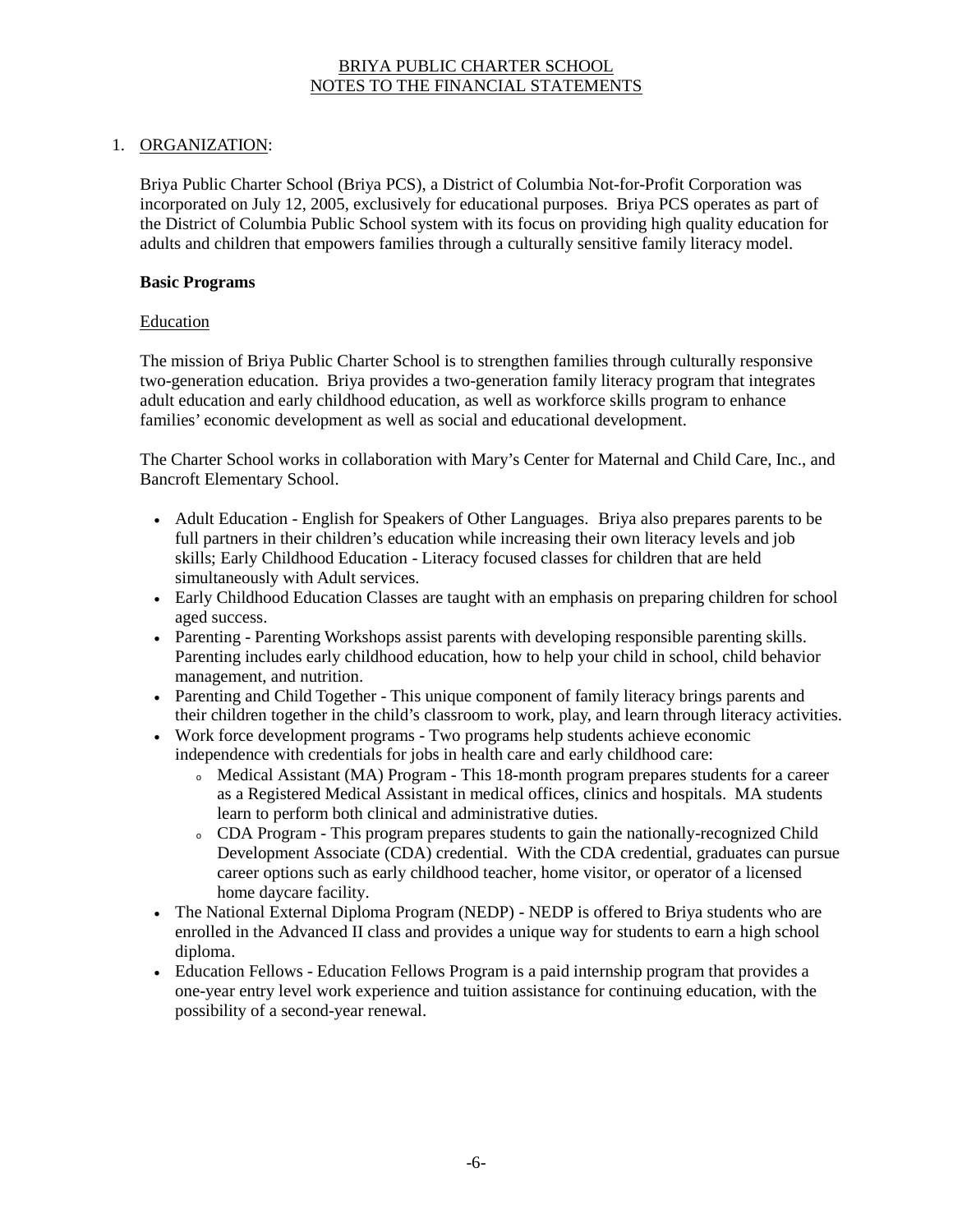### 1. ORGANIZATION: (Continued)

### **Basic Programs** (Continued)

### Other Services

- Counseling and interpretation are available to students in most workshops and during registration and referral services.
- Referral Services are available for health care, nutrition, employment, legal aid, emergency shelter, and continuing education.

#### 2. SUMMARY OF SIGNIFICANT ACCOUNTING POLICIES:

The significant accounting policies of the Charter School are summarized below:

(a) Basis of Accounting and Presentation:

The accompanying financial statements have been prepared on the accrual basis of accounting, which presents financial position, activities, functional expenses, and cash flows in accordance with accounting principles generally accepted in the United States of America.

(b) Revenue Recognition:

#### **Contributions**

The Charter School has adopted Financial Accounting Standards Board ASC No. 958-605-25, *Accounting for Contributions Received and Contributions Made.* As such, contributions are recognized as revenue when they are received or unconditionally pledged.

All contributions are available for unrestricted use unless specifically restricted by the donor. Contributions and promises to give with donor-imposed conditions are recognized as unrestricted support when the conditions on which they depend are substantially met. Contributions and promises to give with donor-imposed restrictions are reported as temporarily restricted support. Unconditional promises to give due in the next year are recorded at their net realizable value. An allowance for uncollectible contributions is provided based upon management's judgement, including such factors as prior collection history and type of contribution.

The Charter School reports gifts of equipment as unrestricted support unless explicit donor stipulations specify how the donated assets must be used. The Charter School reports expirations of donor restrictions when the donated or acquired assets are placed in service.

### **Federal and Charter School Funding**

The Charter School receives a student allocation from the District of Columbia as well as federal funding to cover the cost of academic expenses. The student allocation is on a per pupil basis and includes the academic year funding, special education funding and a facilities allotment. The Charter School recognizes this funding in the year in which the school term is conducted. Funding received in advance of the school term is recorded as deferred revenue. Federal entitlements are recognized based on the allowable costs incurred.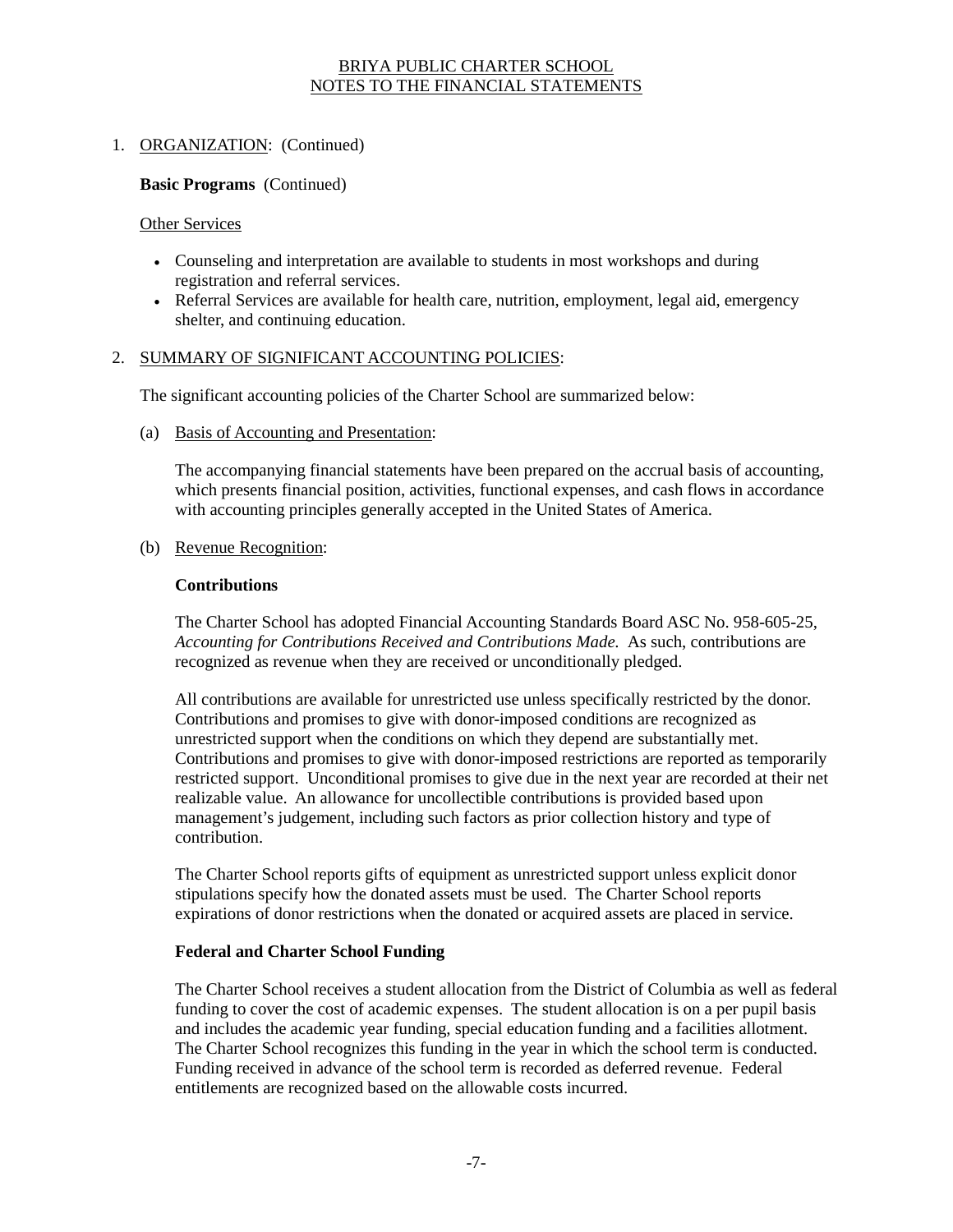### 2. SUMMARY OF SIGNIFICANT ACCOUNTING POLICIES: (Continued)

### (c) Corporate Taxes:

The Charter School is exempt from federal and state income taxes (other than on unrelated business income) under the provisions of Section  $501(c)(3)$  of the Internal Revenue Code and similar state income tax laws. Exemption from District of Columbia income taxes was granted to the Charter School effective July 12, 2005. The Charter School has been classified as other than a private foundation under Section 509(a)(1) of the Internal Revenue Code and, accordingly, contributions to the Charter School qualify as a charitable tax deduction by the contributor. Under IRC Section  $512(a)(7)$ , certain transportation benefits are subject to unrelated business income tax. As of June 30, 2018, the Charter School recognized \$281 of income tax expense related to the filing of the 2017 990-T tax return. In addition, \$120 of income tax expense due to the District of Columbia has been reflected in the financial statements related to income tax on transportation benefits.

#### (d) Grants:

#### **Foundation Grants**

Grant revenues from foundations are recognized as increases in unrestricted net assets unless use of related assets is limited by donor-imposed restrictions. Expenses are reported as decreases in unrestricted net assets. Expiration of temporary restrictions (i.e. the donor-stipulated purpose has been fulfilled and/or the stipulated time period has elapsed) is reported as net assets released from restrictions between the applicable classes of net assets.

### **Government Grants**

The Charter School receives grants from federal and state governmental agencies for various purposes in the form of exchange transactions. Receivables related to grant awards are recorded to the extent unreimbursed expenses have been incurred for the purposes specified by an approved grant award. Funds received in advance for these types of grants and those that are unexpended as of year-end are reflected as a deferred revenue.

### (e) Net Assets:

The Charter School has adopted Financial Accounting Standards Board ASC No. 958-205-05, *Financial Statements of Not-for-Profit Organizations*. Under FASB ASC No. 958-205-05, the Charter School is required to report information regarding its financial position and activities according to three classes of net assets.

Net assets and revenues, expenses, gains, and losses are classified based on the existence or absence of donor-imposed restrictions. Accordingly, net assets of the Charter School and changes therein are classified and reported as follows:

### **Unrestricted Net Assets**

Unrestricted net assets are defined as net assets that are not subject to donor-imposed restrictions and over which the Board of Directors has discretionary control. This classification includes net assets subject to donor-imposed conditions, which have been met in the current year and net assets subject to donor-imposed restrictions that have been released from restrictions.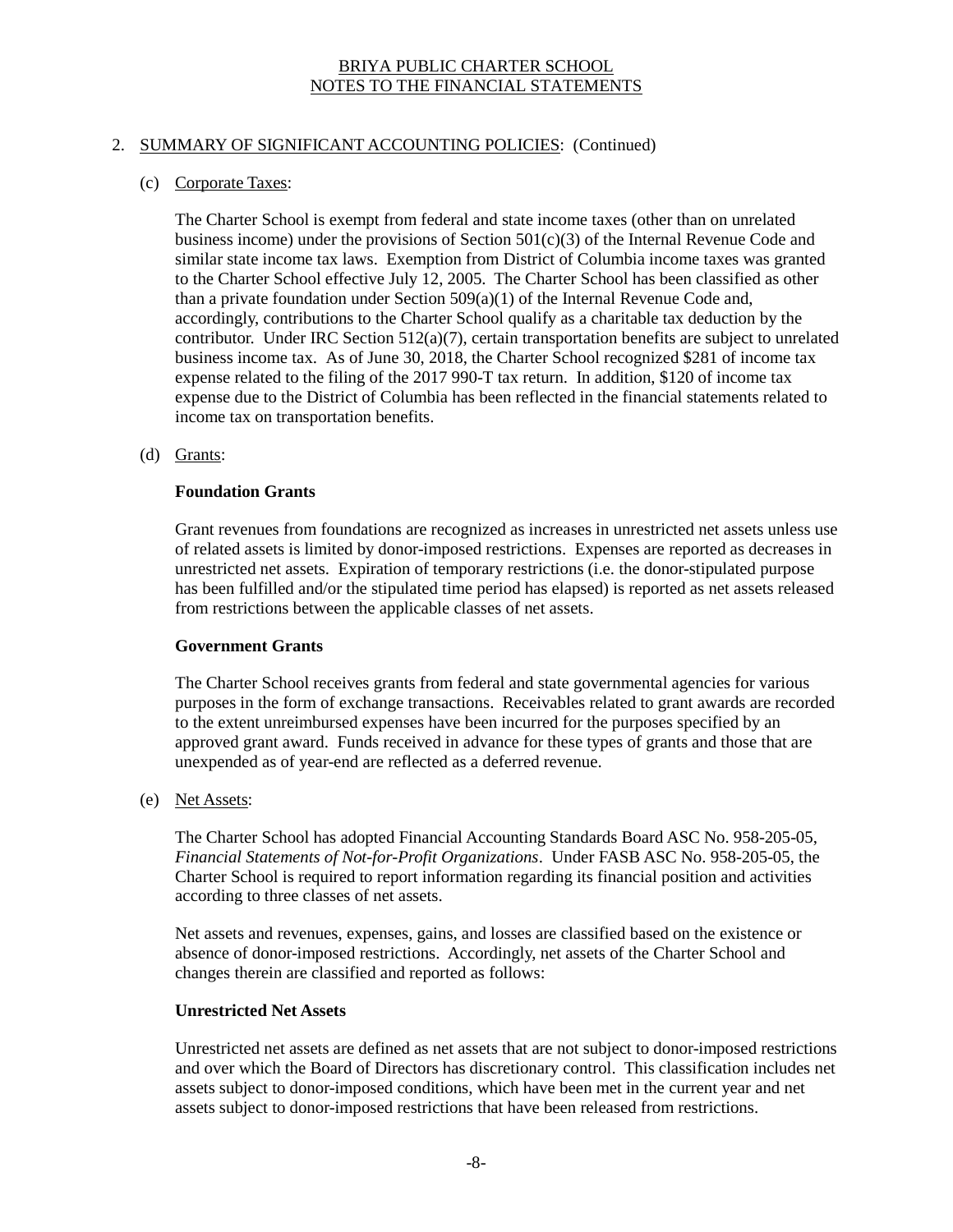### 2. SUMMARY OF SIGNIFICANT ACCOUNTING POLICIES: (Continued)

### (e) Net Assets: (Continued)

### **Temporarily Restricted Net Assets**

Temporarily restricted net assets are defined as net assets subject to donor-imposed restrictions that may or will be met, either by actions of the Charter School and/or the passage of time. When a restriction expires, temporarily restricted net assets are reclassified to unrestricted net assets and reported in the statement of activities as net assets released from restrictions. Temporarily restricted net assets were available at year end for the following purposes:

|                                         |   | June 30, 2018 |   | June 30, 2017 |
|-----------------------------------------|---|---------------|---|---------------|
| Improving Well Being of Young Immigrant |   |               |   |               |
| Children and their Families             | S | 397,369       | S |               |
| <b>Student Loans - Use Restricted</b>   |   | 1,213         |   | 2,000         |
| <b>Toddler Program</b>                  |   |               |   | 40,000        |
| Total Net Assets Available              |   | 398.582       |   |               |

Net assets were released from donor restrictions by incurring expenses satisfying the restricted purpose, the passage of time, or by occurrence of other events specified by donors for the following activities:

|                                         |    | June 30, 2018 |   | June 30, 2017 |
|-----------------------------------------|----|---------------|---|---------------|
| Improving Well Being of Young Immigrant |    |               |   |               |
| Children and their Families             | \$ | 262,631       | S |               |
| <b>Toddler Program</b>                  |    | 40,000        |   |               |
| Early Childhood Classrooms              |    | 10,000        |   | 10,000        |
| Travel                                  |    | 1,950         |   | 2,249         |
| <b>Student Loans</b>                    |    | 787           |   |               |
| <b>Total Released from Restrictions</b> | œ  | 315.368       |   |               |

### **Permanently Restricted Net Assets**

Permanently restricted net assets are defined as net assets subject to donor-imposed stipulations that requires the net assets be maintained permanently by the Charter School. Generally, the donors of these assets permit the use of all or part of the income earned on any related investments for general or specific purposes. The Charter School did not have any permanently restricted net assets as of June 30, 2018 or 2017.

### (f) Donated Services, Materials and Facilities:

Donated services and materials are recognized as contributions in accordance with FASB ASC 958, *Accounting for Contributions Received and Contributions Made*, if the services received create or enhance nonfinancial assets or require specialized skills, and are provided by individuals possessing those skills, and would typically need to be purchased if not provided by donation.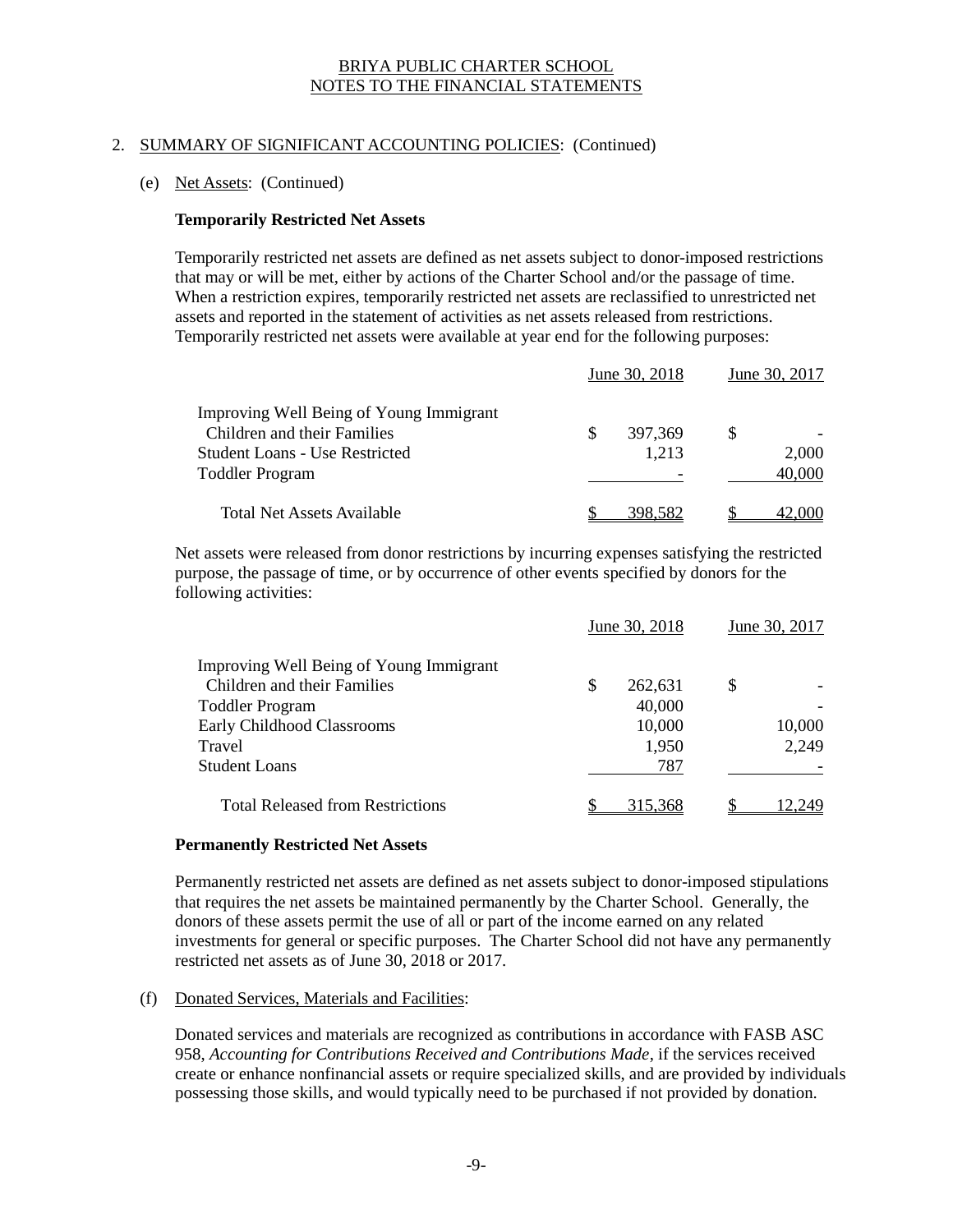# 2. SUMMARY OF SIGNIFICANT ACCOUNTING POLICIES: (Continued)

### (f) Donated Services, Materials and Facilities: (Continued)

Contributed services and promises to give services that do not meet the above criteria are not recognized. The time contributed by the Charter School's Board of Directors is uncompensated and is not reflected as donated services. In-kind contributions are recorded in the statement of activities at estimated fair value and recognized as revenue and expense (or an asset) in the period they are received. The estimated value of donated services, materials and facilities has been recorded in the financial statements as follows:

|                         |    | June 30, 2018 | June 30, 2017 |
|-------------------------|----|---------------|---------------|
| Facilities              | \$ | 86,742        | 84,215        |
| <b>General Services</b> |    | 495           | 750           |
| <b>Fixed Assets</b>     |    |               | 25,289        |
| Materials               |    |               | 3,400         |
| Total                   | ¢  |               | 13.654        |

### (g) Functional Expenses:

The costs of providing the Charter School's various programs and supporting services have been summarized on a functional basis in the accompanying statement of activities. Accordingly, certain costs have been allocated among the programs, fundraising and supporting services benefited on the basis of direct labor, equivalent number of employees and actual purpose of the expenditure.

### (h) Use of Estimates:

The preparation of financial statements in conformity with accounting principles generally accepted in the United States of America requires management to make estimates and assumptions that affect the reported amounts of assets, liabilities, the disclosure of contingent assets and liabilities at the date of the financial statements, and the reported amounts of support and revenues and expenses during the reporting period. Actual results could differ from those estimates.

### (i) Recognition of Salary Expense:

Salary expense is recognized in the year the service is rendered, which coincides with the academic year. Salaries unpaid at June 30 are recognized as expense and accrued salaries.

### (j) Certificates of Deposit:

Certificates of deposit are other investments with original maturities greater than three months and are carried at cost. The certificates of deposit do not qualify as securities as defined in Financial Accounting Standard Board ("FASB") Accounting Standards Codification ("ASC") 320, *Investments - Debt and Equity Securities*, thus the fair value disclosures required by ASC 820, Fair Value Measurements and Disclosures, are not provided.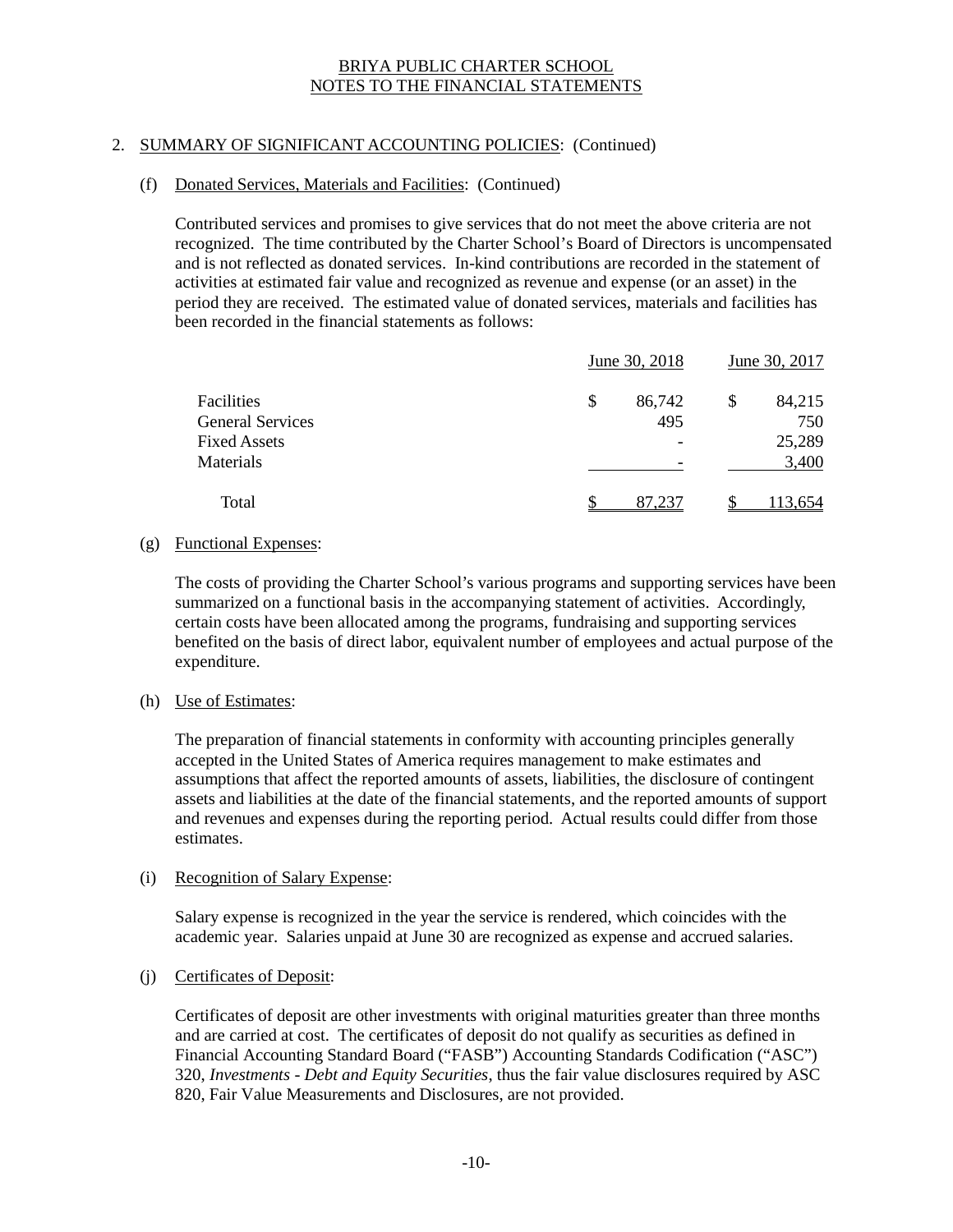# 2. SUMMARY OF SIGNIFICANT ACCOUNTING POLICIES: (Continued)

#### (k) Fair Value of Certain Financial Instruments:

Some of the Charter School's financial instruments are not measured at fair value on a recurring basis but nevertheless are recorded at amounts that approximate fair value due to their liquid or short-term nature. Such accounts include cash and cash equivalents, accounts receivable, prepaid expenses, accounts payable, and accrued expenses.

### (l) Reclassifications:

Certain accounts in the prior year financial statements have been reclassified for comparative purposes to conform with the presentation in the current year financial statements. These reclassifications had no effect on the change in the net assets or to total net assets from the prior years.

#### 3. ACCOUNTING FOR UNCERTAIN TAX POSITIONS:

Accounting principles generally accepted in the United States of America provide consistent guidance for the accounting for uncertainty in income taxes recognized in the Charter School's financial statements and prescribe a threshold of "more likely than not" for recognition of tax positions taken or expected to be taken in a tax return. The Charter School performed an evaluation of uncertain tax positions for the year ended June 30, 2018, and determined that there were no matters that would require recognition in the financial statements or that may have any effect on its tax-exempt status. As of June 30, 2018, the statute of limitations for tax years 2014 through 2016 remains open with the U.S. federal jurisdiction or the various states and local jurisdictions in which the Charter School files tax returns. It is the Charter School's policy to recognize interest and/or penalties related to uncertain tax positions, if any, in income tax expense. As of June 30, 2018, the Charter School had no accruals for interest and/or penalties.

### 4. CASH, CASH EQUIVALENTS AND CERTIFICATES OF DEPOSIT:

### **Cash and Cash Equivalents**

Cash and cash equivalents at year end consisted of the following:

|                                               | June 30, 2018   | June 30, 2017 |
|-----------------------------------------------|-----------------|---------------|
| <b>Interest Bearing Checking Account</b>      | 7,414,056<br>S. | 4,876,465     |
| <b>Savings Accounts</b>                       | 48,369          | 26,675        |
| <b>Non-Interest Bearing Checking Accounts</b> | 4,503           | 1,128,670     |
| Money Market - Treasury Obligations           | 8,980           | 1,008,473     |
| Petty Cash                                    | 625             |               |
| Total                                         | 7.476.533       | 1.040.283     |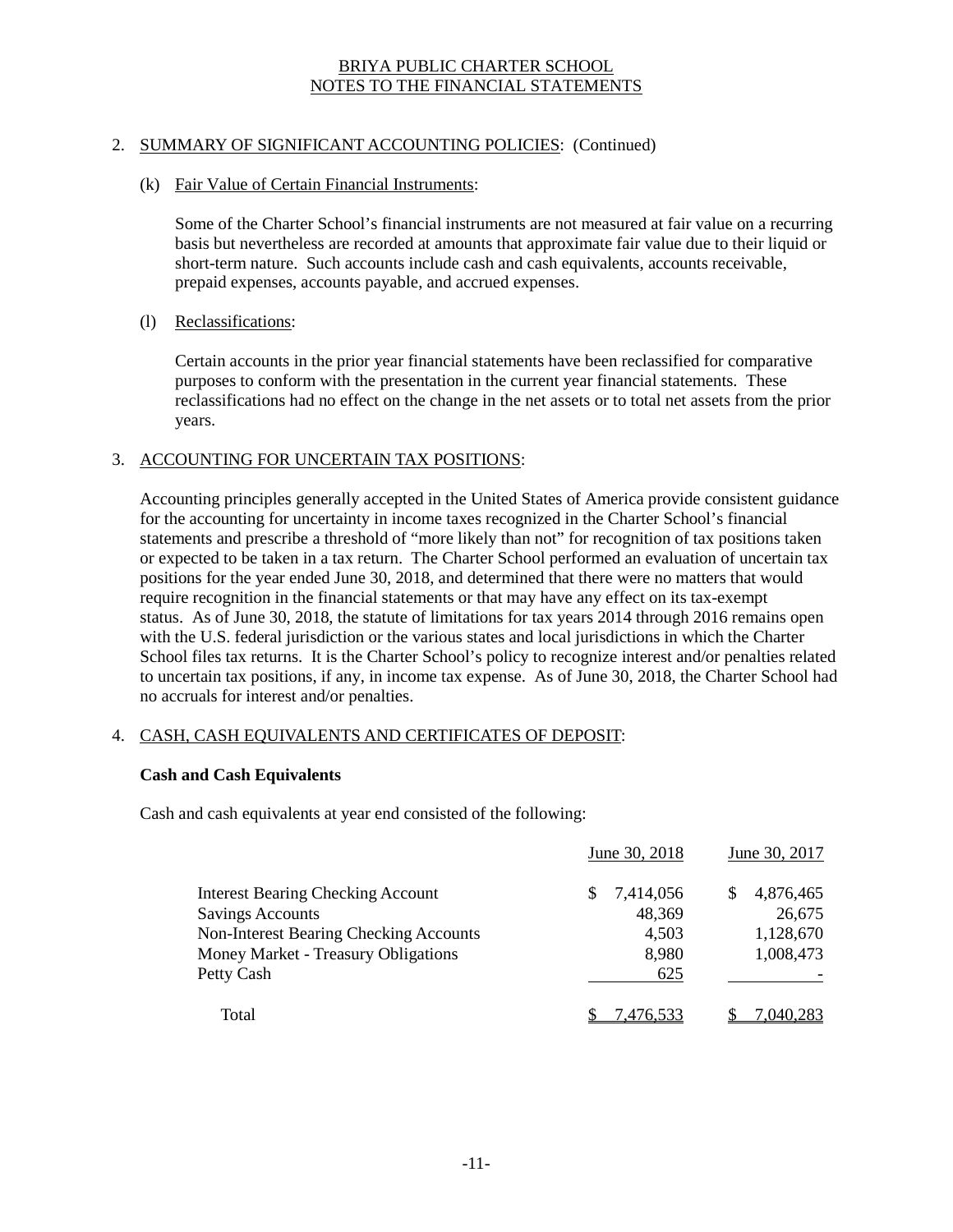# 4. CASH, CASH EQUIVALENTS AND CERTIFICATES OF DEPOSIT: (Continued)

### **Certificates of Deposit**

Certificates of deposit are purchased from banking institutions by the Charter School and the Manufacturers and Traders Trust Co. as custodian for the Charter School. Certificates of deposit are valued at original cost plus reinvested interest. Balances at year end consisted of the following:

|                                | June 30, 2018 | June 30, 2017 |
|--------------------------------|---------------|---------------|
| <b>Certificates of Deposit</b> | \$5,485,269   | \$4,410,792   |

For purposes of the cash flow statement and financial statement presentation, cash and cash equivalents are short term, highly liquid investments with maturities of three months or less, including money market mutual accounts.

The Charter School maintains its cash in multiple financial institutions, with most of the cash being held by one banking institution. These cash accounts are covered under the Federal Deposit Insurance Corporation (FDIC) Program. Federal Deposit Insurance Corporation insurance coverage is \$250,000 per banking institution. Deposits held in non-interest bearing transaction accounts are aggregated with interest bearing deposits and the combined total is insured up to \$250,000 per banking institution.

As of June 30, 2018 and 2017, \$6,644,034 and \$5,103,052, respectively, of the bank balance was deposited in excess of Federal Deposit Insurance Corporation limits. Due to increased cash flows at certain times during the year, the amount of funds at risk may have been greater than at year-end. The Charter School would be at risk for any funds held in excess of the insured amounts.

In order to minimize this risk, the Charter School has entered into a repurchase agreement with PNC Bank in which the bank agreed to transfer to the Charter School an interest in securities issued or guaranteed by the United States or an agency thereof against the transfer of funds from the Charter School to the respective bank. Per the repurchase agreement, funds in excess of \$50,000 are transferred out on a daily basis. The amount of funds transferred back the next day includes the original purchase price plus interest earned. The Charter School has not experienced any losses related to these accounts and does not believe it is exposed to any significant credit risk on cash and cash equivalents. The balance of this account as of June 30, 2018 and 2017 is \$551,913 and \$129,659, respectively. These amounts are included in the interest bearing checking amounts above.

As of June 30, 2018 and 2017, \$8,980 and \$1,008,473, respectively, was held in money market funds that are not federally insured. Management has minimized risk related to these money funds by investing in high quality short term securities as well as certain repurchase agreements that are backed by high quality securities. The money market funds seek to maintain a share price of \$1.00. The Charter School has not experienced any losses related to these accounts and does not believe it is exposed to any significant credit risk on these accounts.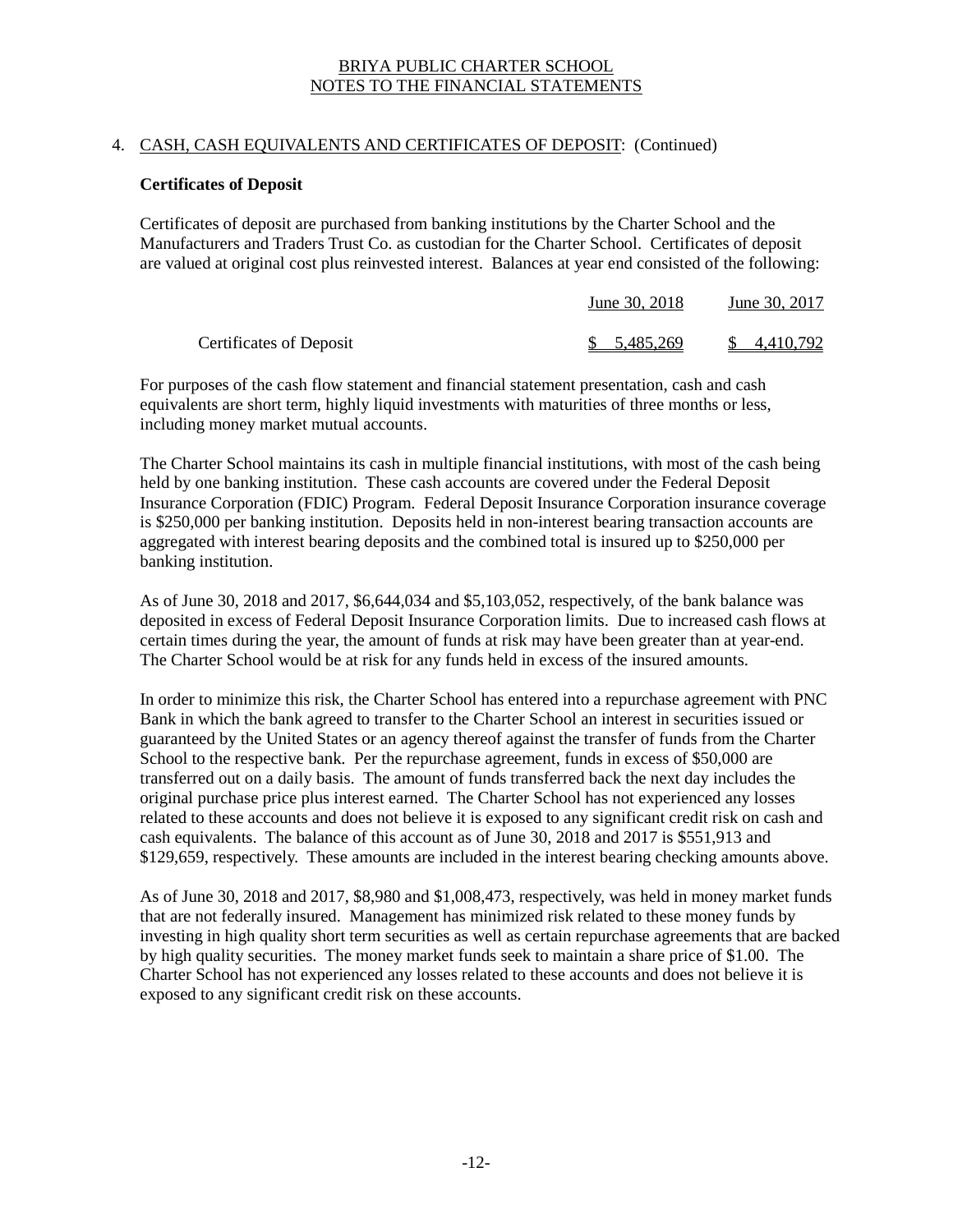### 5. INVESTMENT IN AFFILIATE - MAMIE D. LEE LLC:

Mamie D. Lee, LLC (LLC), was formed on October 1, 2015, by Briya Public Charter School and Bridges Public Charter School for the purpose of leasing property from the District of Columbia and to renovate, remodel, operate, manage, maintain, improve, repair and rent space to the two Member charter schools. Each of the two Member charter schools have equal fifty percent (50%) voting rights in the LLC. Briya Public Charter School's investment in Mamie D. Lee, LLC is accounted for on the equity method. The equity method provides that each Member is allocated their proportionate share of the LLC's net profits and losses. For the year ended June 30, 2018, the LLC's net profits, losses and cash flows were allocated based on each Member's share of the investment account balance in the LLC. This investment account balance is calculated by adjusting for capital contributions, distributions, rent usage fees, operating costs and debt service. For the years ended June 30, 2018 and 2017, Briya Public Charter School was allocated 84.40% and 92.4%, respectively, of the LLC's net profits, losses and cash flows. Operating expense is allocated based on square footage occupied by each Member. Debt service was allocated to the Members based on the net debt ratio. Per the agreement between the Charter School and the LLC, Member contributions were required to be paid, all of which were made prior to the year ended June 30, 2016. The balance of the Charter School's investment in Mamie D. Lee, LLC, at June 30, 2018 and 2017 was \$1,254,023 and \$2,382,483, respectively. The Charter School's proportion of net profits and losses of the LLC for the years ended June 30, 2018 and 2017 was (\$1,128,460) and (\$466,566), respectively. The following tables detail the Charter School's investment in affiliate:

| <b>Balance - June 30, 2017</b>                          | 2,382,483                 |
|---------------------------------------------------------|---------------------------|
| Member Contributions<br>Share of Earnings/(Loss)        | (1,128,460)               |
| Balance - June 30, 2018                                 | 1,254,023                 |
| Balance - June 30, 2016                                 | 5,621,784<br>S.           |
| <b>Member Distributions</b><br>Share of Earnings/(Loss) | (2,772,735)<br>(466, 566) |
| Balance - June 30, 2017                                 | 2,382,483                 |

Assets, liabilities and Members' equity of Mamie D. Lee, LLC, as of June 30, 2018 and 2017 were as follows:

|                                         | June 30, 2018             | June 30, 2017              |
|-----------------------------------------|---------------------------|----------------------------|
| Assets                                  | \$33,799,603              | \$33,938,285               |
| <b>Total Assets</b>                     | \$33,799,603              | \$33,938,285               |
| Liabilities<br>Members' Equity          | \$32,558,882<br>1,240,721 | \$ 31,360,549<br>2,577,736 |
| <b>Total Liabilities and Net Assets</b> | <u>33.799.603</u>         | 33,938,285                 |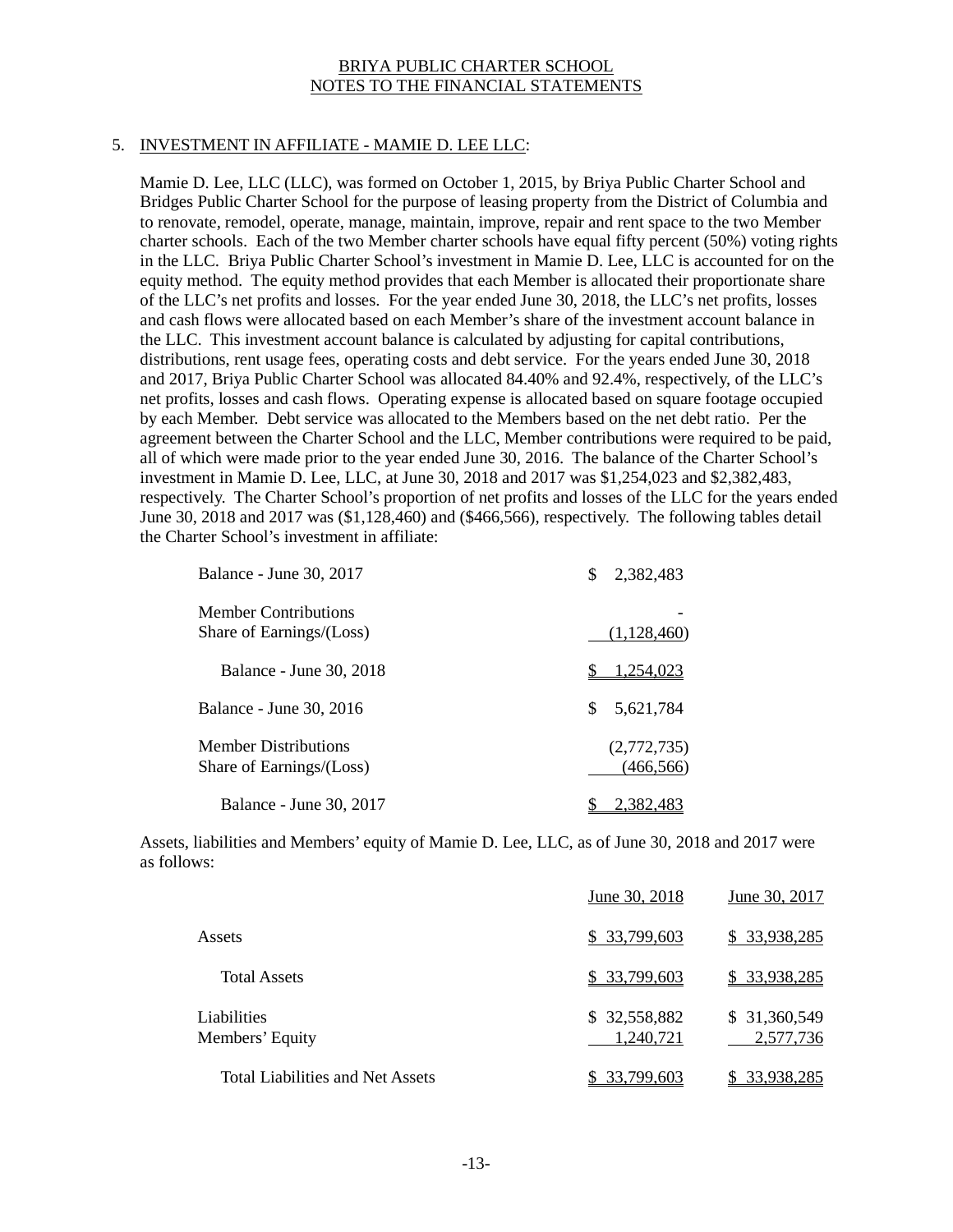# 5. INVESTMENT IN AFFILIATE - MAMIE D. LEE LLC: (Continued)

The activities of Mamie D. Lee, LLC, as of June 30, 2018 and 2017 were as follows:

|                                 | June 30, 2018                  | June 30, 2017              |
|---------------------------------|--------------------------------|----------------------------|
| Revenues<br><b>Expenses</b>     | 2,478,548<br>S.<br>(3,815,563) | \$2,589,906<br>(3,094,848) |
| Total Change in Members' Equity | (1.337.015)                    | (504.942)                  |

### 6. ACCOUNTS, GRANTS, AND PROMISES RECEIVABLE:

#### **Accounts and Grants Receivable**

Accounts and grants receivable are considered to be fully collectible by management. Balances at year end consisted of the following:

|                                                    | June 30, 2018 | June 30, 2017 |
|----------------------------------------------------|---------------|---------------|
| <b>Accounts Receivable:</b>                        |               |               |
| <b>Related Organizations</b>                       | \$<br>54,288  | \$<br>9,720   |
| Per Pupil Funding                                  | 24,140        | 6,979         |
| Interest                                           | 16,852        | 5,274         |
| Other                                              | 22,511        | <u>4,432</u>  |
| Total                                              | 117,791       | <u>26,405</u> |
| Grants:                                            |               |               |
| <b>Adult and Family Education</b>                  | \$<br>178,652 | \$            |
| <b>Community Schools</b>                           | 63,854        | 42,530        |
| Workforce Investment Council                       | 49,430        |               |
| Scholarship for Opportunity and Results Act (SOAR) | 47,501        | 161,738       |
| <b>Immigrant Justice Legal Services</b>            | 23,672        | 15,955        |
| E-Rate                                             | 21,792        | 52,029        |
| National School Lunch Program                      | 4,422         | 5,731         |
| <b>Healthy Schools Act</b>                         | 343           | 298           |
| Individuals with Disabilities Education Act        | 4             |               |
| Total                                              | \$<br>389,670 | \$<br>278,281 |

The Charter School's accounts and grants receivable consists of unsecured amounts due from public funding sources whose ability to pay is subject to changes in general economic conditions. Because the Charter School does not require collateral, it is at credit risk for the amounts owed to the Charter School throughout the year and at year end.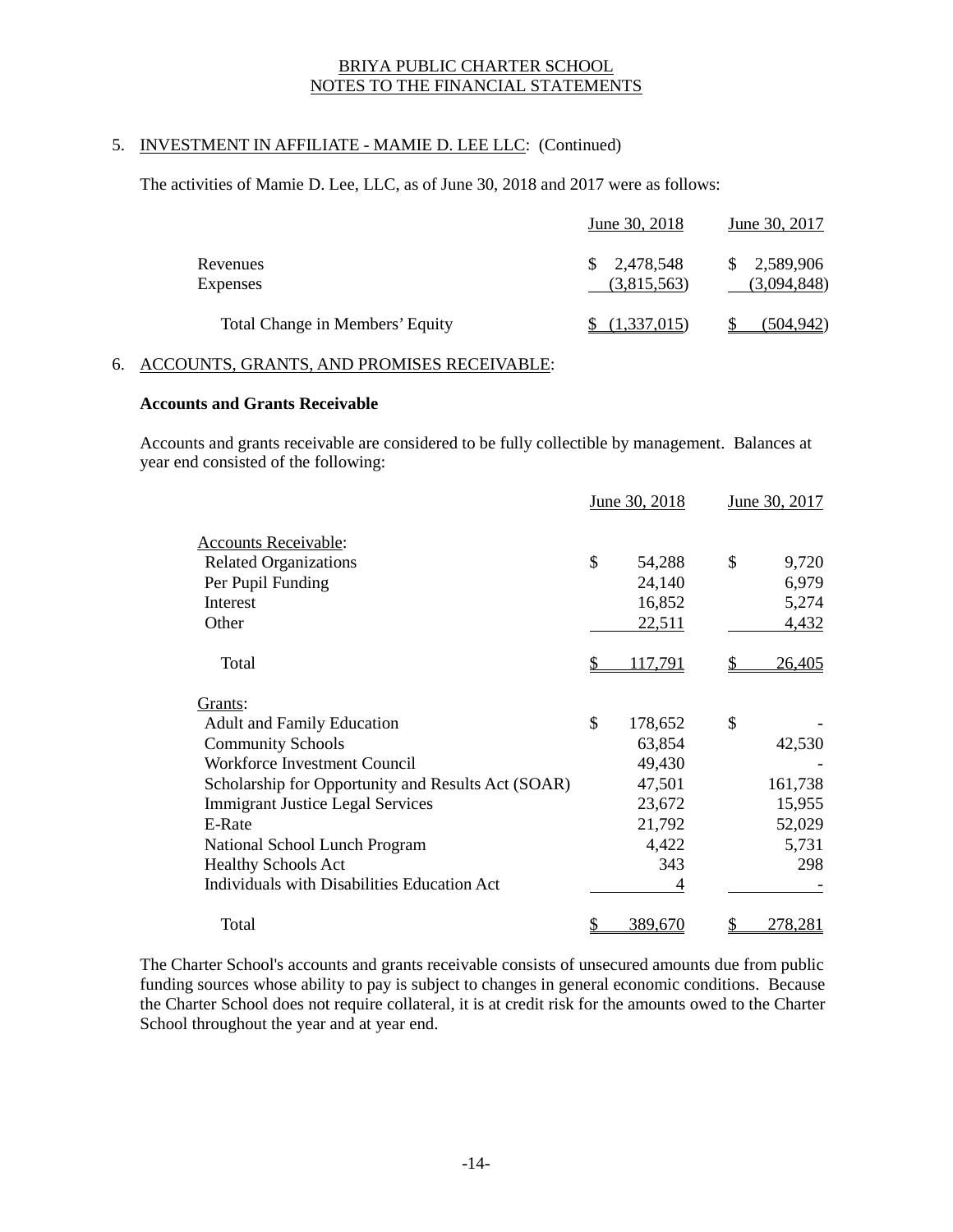# 6. ACCOUNTS, GRANTS, AND PROMISES RECEIVABLE: (Continued)

### **Accounts and Grants Receivable** (Continued)

Accounts and grants receivable are stated at the amount management expects to collect from outstanding balances. Management provides for probable uncollectible amounts through a provision for bad debt expense and an adjustment to a valuation allowance based on its assessment of the current status of individual accounts. Balances that are still outstanding after management has used reasonable collection efforts are written off through a charge to the valuation allowance and a credit to accounts or grants receivable.

Trade receivables related to program service fees are recognized as revenue on the accrual basis of accounting at the time the program activity has occurred. Credit is extended for a period of 60 days with no interest accrual at which time payment is considered delinquent. Trade receivables are written off as uncollectible once management determines that available collection efforts have been exhausted.

### **Promises Receivable**

Contributions are recognized when the donor makes a promise to give that is, in substance, unconditional. Promises to give represent amounts committed by donors that have not been received by the Charter School. The Charter School uses the allowance method to determine uncollectible promises to give. Promises receivable at year end consisted of:

|                                                                                                  | June 30, 2018     | June 30, 2017 |
|--------------------------------------------------------------------------------------------------|-------------------|---------------|
| Improving Well Being of Young Immigrant<br>Children and their Families<br><b>Toddler Program</b> | 248.126<br>40,000 | 40,000        |
| Total                                                                                            | 288. L            |               |

The above unconditional promises receivable are all due to be received in less than one year.

### 7. FIXED ASSETS:

Furniture and equipment, and leasehold improvements are recorded at cost or in the case of contributed property at the fair market value at the date of the contribution. If an expenditure in excess of \$1,000 results in an asset having an estimated useful life which extends substantially beyond the year of acquisition, the expenditure is capitalized at cost and depreciated or amortized over the estimated useful lives of the assets. When assets are retired or otherwise disposed of, the cost and related accumulated depreciation or amortization is removed from the accounts and any resulting gain or loss is reflected in revenues for the period. Depreciation and amortization have been provided on the straight-line method over the estimated useful lives of the assets. Depreciation and amortization expense for the years ended June 30, 2018 and 2017 was \$264,217 and \$202,743, respectively. Maintenance and repairs are charged to expenses as incurred.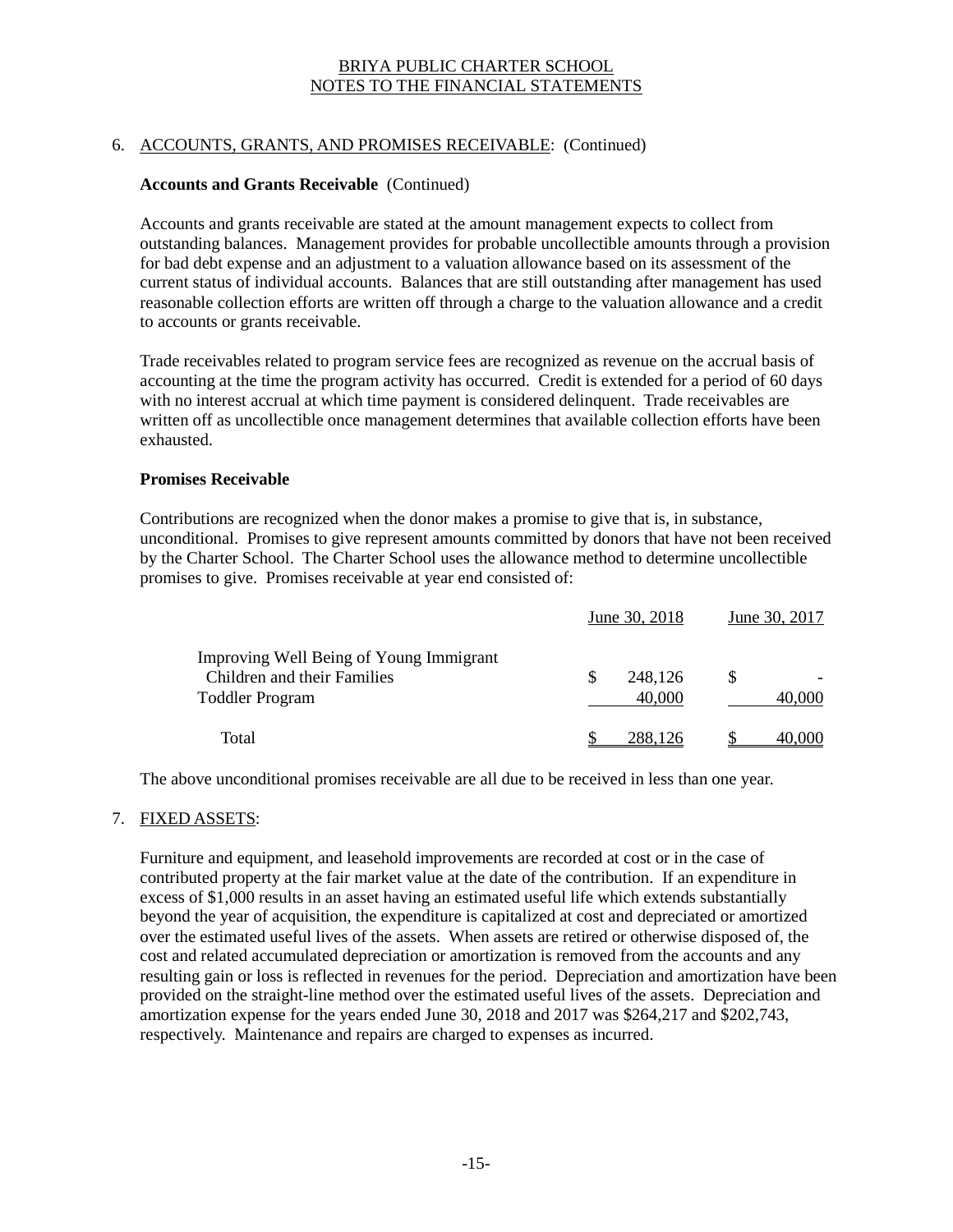# 7. FIXED ASSETS: (Continued)

Major classifications of fixed assets and their estimated useful lives are as summarized below:

### June 30, 2018

|                                                                                           | Depreciable<br>Life               | Cost                       | Accumulated<br>Depreciation<br>and<br><b>Amortization</b> | Net Book<br>Value                  |
|-------------------------------------------------------------------------------------------|-----------------------------------|----------------------------|-----------------------------------------------------------|------------------------------------|
| Furniture and Equipment<br><b>Computers and Software</b><br><b>Building and Leasehold</b> | 5 Years<br>3-5 Years<br>Remaining | \$<br>206,931<br>1,026,750 | \$<br>137,170<br>617,975                                  | \$<br>69,761<br>408,775            |
| Improvements<br><b>Construction in Progress</b>                                           | Life of Lease                     | 2,371,051<br><u>38,515</u> | 724,095                                                   | 1,646,956<br>38,515                |
| Total                                                                                     |                                   | 3,643,247                  | 1,479,240                                                 | 2,164,007                          |
| June 30, 2017                                                                             | Depreciable<br>Life               | Cost                       | Accumulated<br>Depreciation<br>and<br>Amortization        | Net Book<br>Value                  |
| Furniture and Equipment<br><b>Computers and Software</b><br>Building and Leasehold        | 5 Years<br>3-5 Years<br>Remaining | \$<br>158,157<br>914,857   | \$<br>125,111<br>437,878                                  | $\mathcal{S}$<br>33,046<br>476,979 |
| Improvements                                                                              | Life of Lease                     | 2,371,051                  | 652,713                                                   | 1,718,338                          |
|                                                                                           |                                   |                            |                                                           |                                    |

# 8. CAPITAL LEASE PAYABLE:

### **Leasehold - Georgia Avenue**

On November 1, 2010, Briya Public Charter School entered into a 30-year lease with Mary's Center for Maternal and Child Care, Inc., for approximately 7,735 square feet located at 3910 Georgia Avenue, NW, Washington, DC. Rent for approximately 1,215 square feet of space has been abated. Rent is at a fixed rate of \$15 per square foot in year one and shall increase one percent (1%) each subsequent year over the previous year's rate per square foot per year. The commencement date of this lease was July 1, 2011. The lease may be terminated by a written notice of intent to terminate at least six months prior to the date desired and written consent by the landlord. The Charter School has the option to buy in ten years. The Charter School contributed \$374,000 towards the design and construction of leasehold improvements. On July 1, 2011, the cost value of the capital lease was \$2,056,499. This amount includes the total lease payments of \$1,682,499 and \$374,000 for the design and construction. The lease has been capitalized and is being amortized over 30 years beginning on July 1, 2011.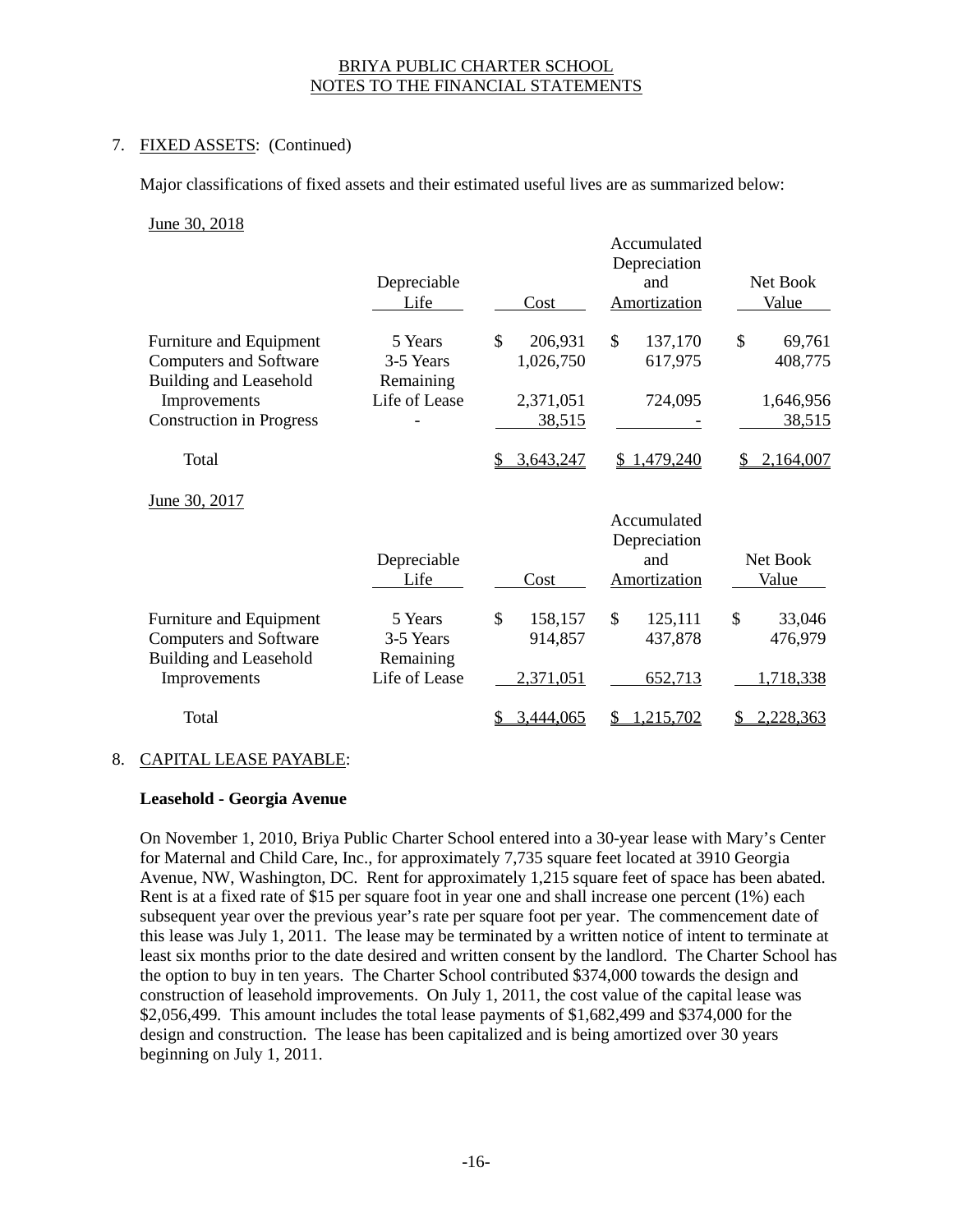# 8. CAPITAL LEASE PAYABLE: (Continued)

#### **Leasehold - Georgia Avenue** (Continued)

Interest expense was \$78,680 and \$79,828, respectively, for the years ended June 30, 2018 and 2017, using an implicit rate of 5%. The lease is secured by the building and leasehold improvements that cost \$2,056,499, and is presented as part of Building and Leasehold Improvements. For the years ended June 30, 2018 and 2017, amortization expense in the amount of \$68,550 on the building and leasehold improvements is included in depreciation expense. Accumulated amortization was \$479,849 and \$411,299, respectively, at June 30, 2018 and 2017. The balance of the capital lease at June 30, 2018 and 2017 was \$1,548,454 and \$1,573,591, respectively. The Charter School is committed under this capital lease to make future minimum payments as follows:

| Year Ending June 30,        | Total         | Principal    | Interest     |
|-----------------------------|---------------|--------------|--------------|
| 2019                        | \$<br>104,855 | \$<br>27,432 | \$<br>77,423 |
| 2020                        | 105,903       | 29,852       | 76,051       |
| 2021                        | 106,962       | 32,404       | 74,558       |
| 2022                        | 108,032       | 35,094       | 72,938       |
| 2023                        | 109,113       | 37,929       | 71,184       |
| Thereafter                  | 2,161,614     | 1,385,743    | 775,871      |
| <b>Total Future Minimum</b> |               |              |              |
| <b>Lease Payments</b>       | 2.696.479     | 1.548.454    | ,148,025     |

#### **Copiers**

On October 18, 2017, Briya Public Charter School entered into a capital lease for the rental of two Konica Minolta Bizhub C658 photocopiers. The amount financed on the capital lease was \$19,595, payable over 60 months with a monthly payment of \$370. Maturity is scheduled for October 31, 2022. Interest expense was \$619 for the year ended June 30, 2018, using an implicit rate of 5%. The lease is secured by the photocopy equipment that cost \$19,595, and is presented as part of Furniture and Equipment. For the year ended June 30, 2018, amortization expense in the amount of \$2,613 on the photocopiers is included in depreciation expense. Accumulated amortization was \$2,613 at June 30, 2018. The balance of the capital lease at June 30, 2018 was \$17,256. The Charter School is committed under this capital lease to make future minimum payments as follows:

| Year Ending June 30,        | Total       |   | Principal | Interest  |
|-----------------------------|-------------|---|-----------|-----------|
| 2019                        | \$<br>4,437 | S | 3,658     | \$<br>779 |
| 2020                        | 4,437       |   | 3,845     | 592       |
| 2021                        | 4,437       |   | 4,041     | 396       |
| 2022                        | 4,437       |   | 4,248     | 189       |
| 2023                        | 1,481       |   | 1,464     | 17        |
| <b>Total Future Minimum</b> |             |   |           |           |
| <b>Lease Payments</b>       |             |   | 7.256     |           |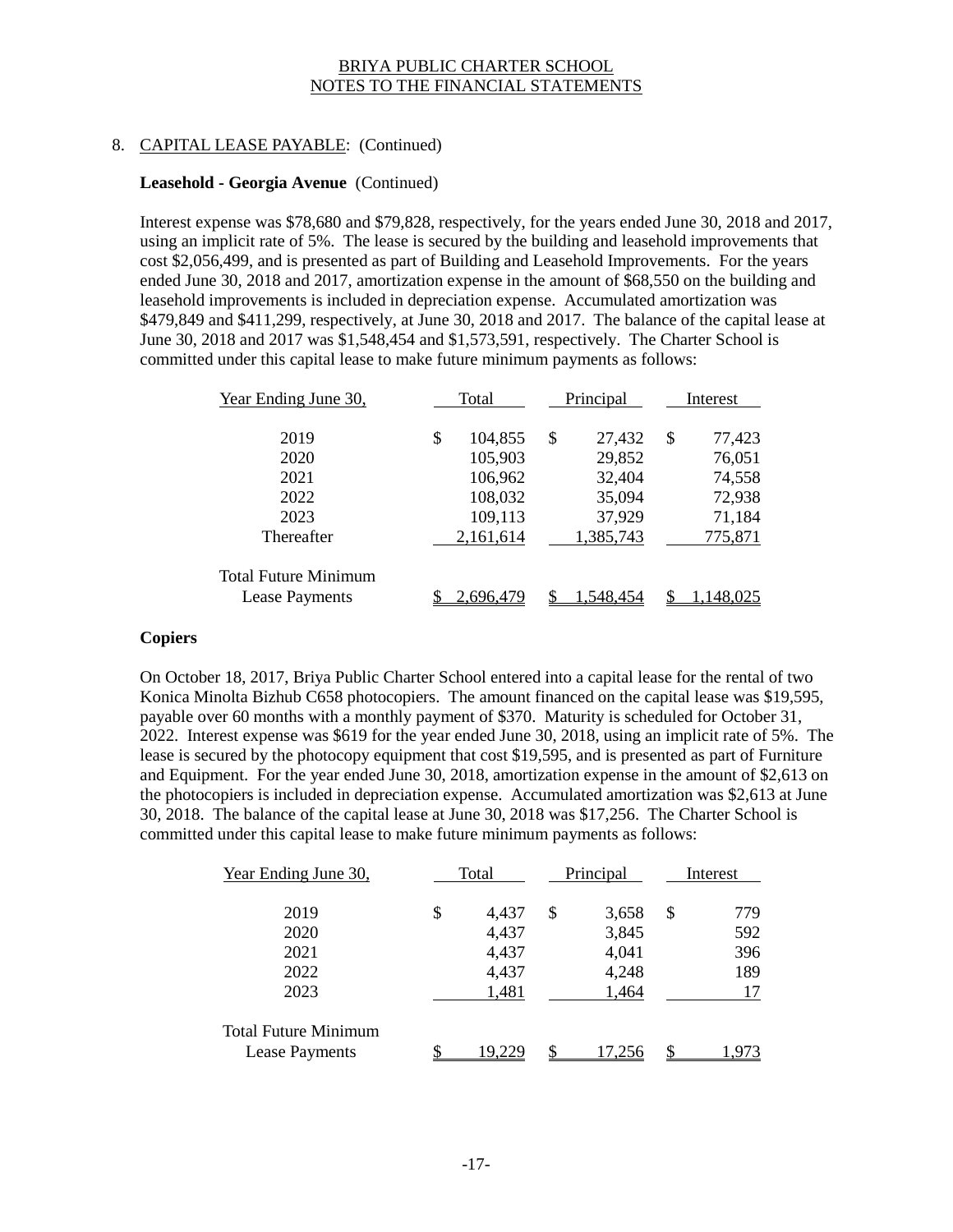### 9. DEFERRED RENT:

Accounting principles generally accepted in the United States of America require that rent expense, pursuant to a non-cancelable lease that includes fixed scheduled rent increases, be recorded on a straight-line basis over the term of the lease. The difference between this expense and the required lease payments is reflected as a deferred rent in the accompanying statements of financial position. The Charter School entered into an operating lease agreement and a sublease agreement, as more fully discussed in Note 13, for the rental and sublease of space at the Gallatin Street Building in Washington, DC. As a result of these agreements, a net amount of \$359,260 representing future payments has been recorded as a liability to adjust the actual rent paid to conform to the straight-line basis. The balance of the unamortized deferred rent at June 30, 2018 and 2017 was \$359,260 and \$218,680, respectively. A summary of the net rent obligation and change in deferred rent related to these leases are as follows:

|                      |            | Rent       |    | Deferred  |         | Rent       |
|----------------------|------------|------------|----|-----------|---------|------------|
| Year Ending June 30, | Obligation |            |    | Rent      | Payment |            |
|                      |            |            |    |           |         |            |
| 2019                 | \$         | 687,280    | \$ | (62, 480) | \$      | 624,800    |
| 2020                 |            | 687,280    |    | 15,620    |         | 702,900    |
| 2021                 |            | 687,280    |    | 15,620    |         | 702,900    |
| 2022                 |            | 687,280    |    | 15,620    |         | 702,900    |
| 2023                 |            | 687,280    |    | 15,620    |         | 702,900    |
| Thereafter           |            | 15,807,438 |    | 359,260   |         | 16,166,698 |
| Totals               |            | 19.243.838 | ፍ  | 359,260   |         | 9.603.098  |

### 10. DISTRICT OF COLUMBIA PUBLIC CHARTER SCHOOL BOARD CONTRACT:

The Charter School was approved by the District of Columbia Public Charter School Board to operate a charter school in the District of Columbia. The District of Columbia Public Charter School Board (DCPCSB) is responsible for the ongoing oversight of the Charter School's fiscal management and academic acceptability. The contract, dated July 1, 2006, provides for a 15-year charter effective the date of first operation. The charter contract may be renewed for successive 15-year periods if the DCPCSB deems that the Briya Public Charter School is in compliance with its charter contract and District statutory provisions. In addition, in accordance with the Charter School Act, the DCPCSB is required to review the charter every five years. The DCPCSB may revoke (or not renew) a charter school contract if a school violates applicable law, materially violates the charter contract or fails to meet the student academic achievement expectations set forth in the charter contract. Consequently, management does not anticipate non-renewal or revocation of its charter.

As part of the agreement with the DCPCSB, the Charter School may be charged a public charter school fee, which is not to exceed one percent (.9% for the 17/18 school year) of the total revenues (less philanthropic and investment revenues) within the annual budget to cover the costs of undertaking the ongoing administrative responsibilities of the Board. For the years ended June 30, 2018 and 2017, the Charter School incurred \$87,541 and \$93,751, respectively, in administrative fees.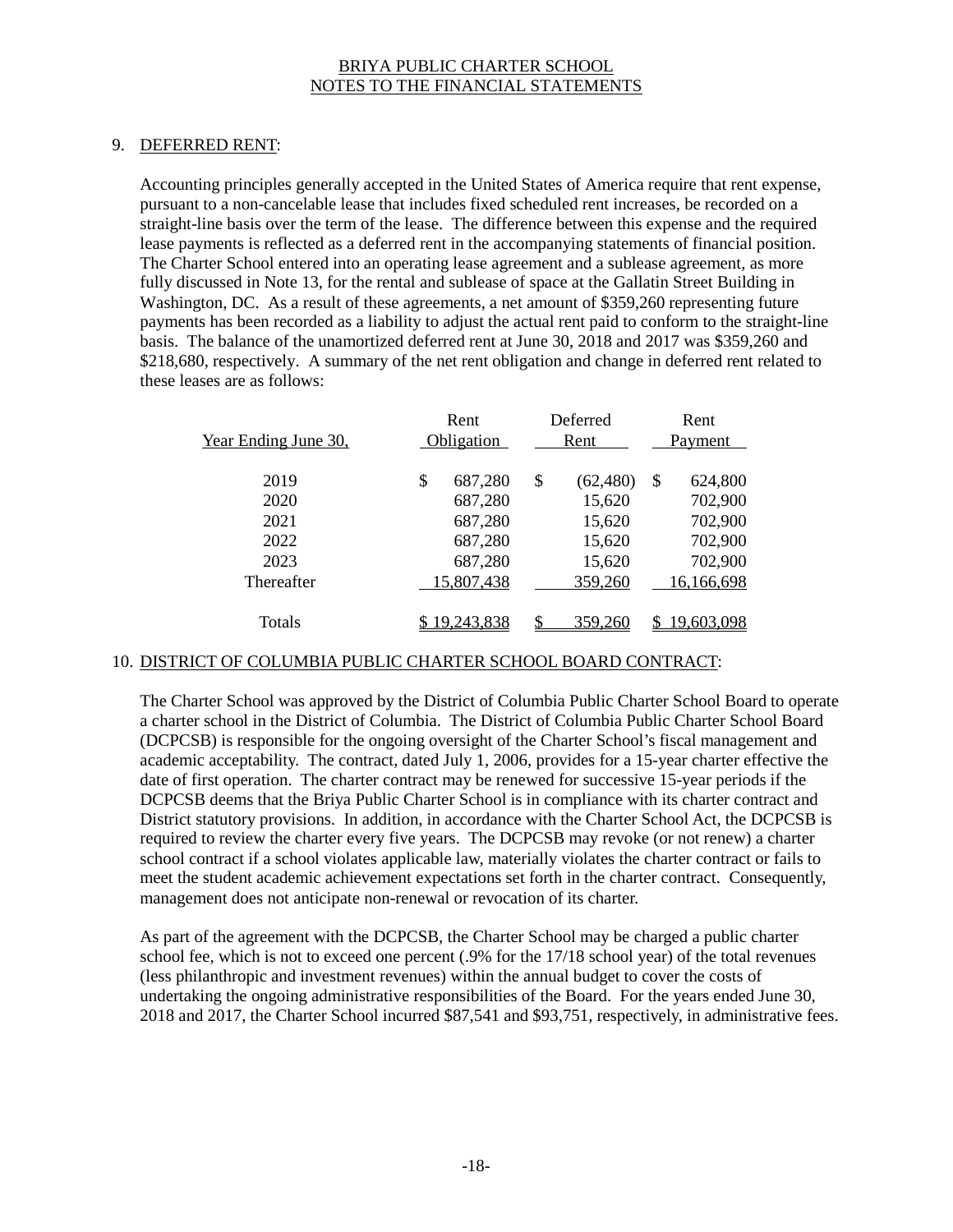### 11. PER-PUPIL FUNDING ALLOCATION:

The Charter School receives local funding from the District of Columbia in the form of per-pupil educational allotments and facility allotments. This funding is based on the equivalent number of full-time students and is determined annually. The number of equivalent full-time students for the years ended June 30, 2018 and 2017 was 673 and 644, respectively. Per-pupil funding for the years ended June 30, 2018 and 2017 was as follows:

|                                 | June 30, 2018 | June 30, 2017 |
|---------------------------------|---------------|---------------|
| Pre-School                      | \$<br>343,610 | \$<br>298,399 |
| Pre-Kindergarten                | 306,684       | 302,078       |
| Adult                           | 5,705,456     | 5,144,337     |
| <b>Special Education</b>        | 189,810       | 119,206       |
| English as a Second Language    | 301,556       | 256,186       |
| At Risk                         | 31,448        | 27,564        |
| Teachers' Collective Bargaining | 126,425       |               |
| <b>Facilities Allowance</b>     | 2,148,706     | 2,011,856     |
| Total                           |               |               |

### 12. FEDERAL ENTITLEMENTS AND GRANTS:

During the years ended June 30, 2018 and 2017, the Charter School participated in the following federal award programs:

|                                                                                                   | June 30, 2018          | June 30, 2017   |
|---------------------------------------------------------------------------------------------------|------------------------|-----------------|
| Scholarship for Opportunity and Results Act (SOAR)<br>Adult Education and Family Literacy Act     | S<br>316,045<br>91,725 | 508,825         |
| National School Lunch and Breakfast Program<br>Individuals with Disabilities Education Act (IDEA) | 27,423<br>5,102        | 32,281<br>2,606 |
| <b>Donated Commodities</b><br>Total                                                               | 2,252                  | 1,722           |

# 13. COMMITMENTS:

# **Ontario Road - Mary's Center**

The Charter School entered into an amended lease agreement with the Mary's Center for Maternal and Childcare, Inc., effective for a one-year period commencing on August 16, 2010, and ending on August 15, 2011, for the rental of 4,171 square feet of space in a building located at 2355 Ontario Road, NW, and 1707 Kalorama Road, NW, Washington, DC. This lease calls for monthly lease payments of \$10,080. The Charter School renewed the lease terms annually through July 31, 2018. The cost per square foot is \$29. The cost of these facilities was \$120,960 for each of the years ended June 30, 2018 and 2017.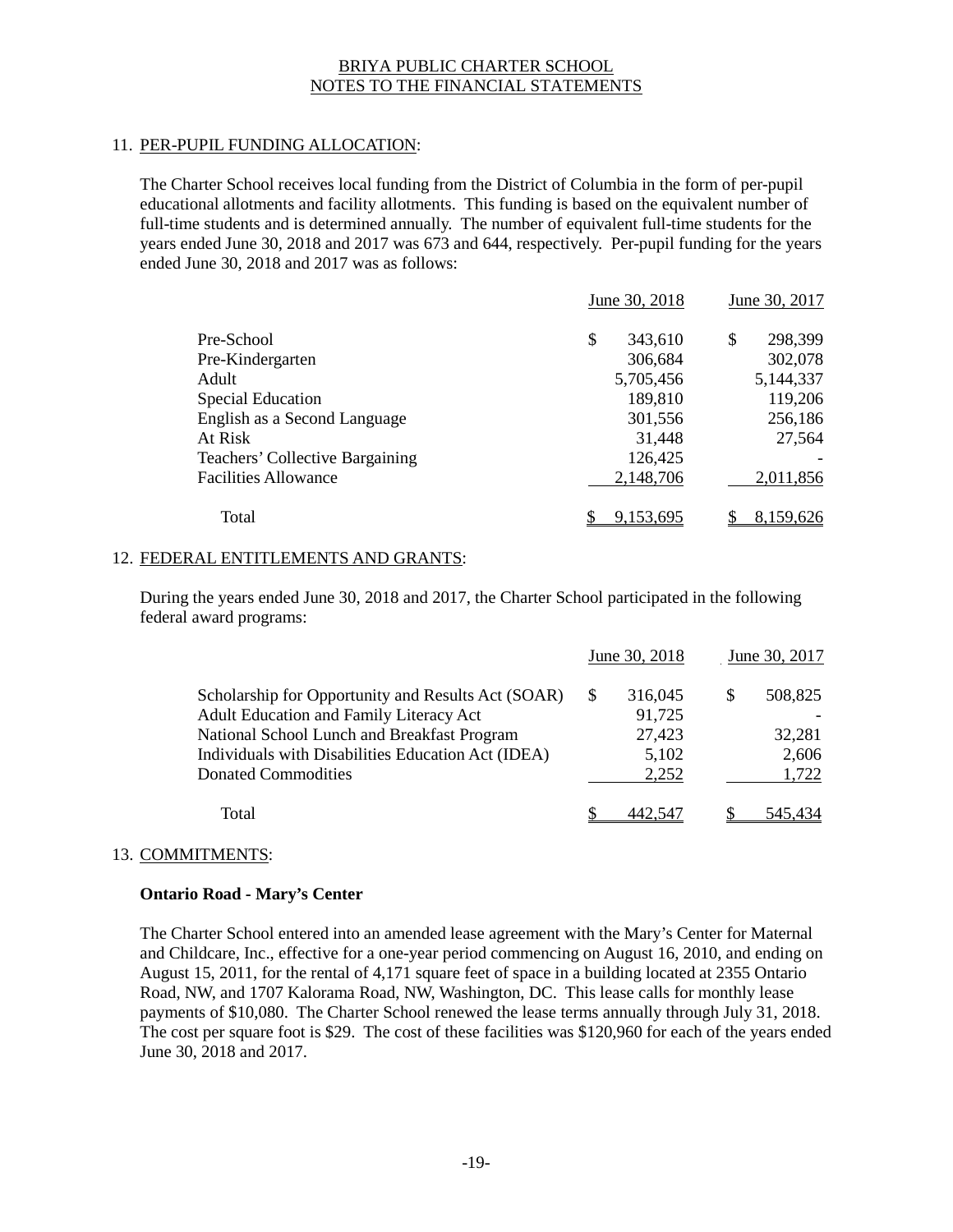### 13. COMMITMENTS: (Continued)

### **Ontario Road - Mary's Center** (Continued)

Future minimum payments due under this lease are as follows:

| Year Ending June 30, |        |
|----------------------|--------|
| 2019                 | 10,080 |
| Total                |        |

#### **Kalorama Road - Mary's Center**

On September 1, 2011, the Charter School entered into a lease agreement with the Mary's Center for Maternal and Childcare, Inc., for five years commencing on September 1, 2011, for 2,220 square feet of additional space at 2355 Ontario Road, NW, and 1707 Kalorama Road, NW, at \$21 per square foot. The payments increase by one percent (1%) each subsequent year over the previous year's rate. The lease currently calls for monthly lease payments of \$4,124. The lease has been renewed with the same terms through August 31, 2018. The cost of these facilities was \$49,406 and \$48,917 for the years ended June 30, 2018 and 2017, respectively. Future minimum payments due under this lease are as follows:

| <u>Year Ending June 30,</u> |       |
|-----------------------------|-------|
| 2019                        | 8 248 |
| Total                       |       |

### **Newton Street - Jacqueline Bennett**

On August 20, 2016, the Charter School entered into a lease agreement with Jacqueline L. Bennett for the rental of storage space and internship housing located at 1726 Newton Street, NW. The lease was for one year and called for a monthly payment of \$3,211. This lease was extended for an additional two-year term through August 31, 2019. Monthly lease payments of \$3,340 were required as of June 30, 2018. A security deposit of \$2,800 was required to be made related to this lease. Rental expense was \$39,822 and \$36,710 for the years ended June 30, 2018 and 2017, respectively. Future minimum payments due under this lease are as follows:

| Year Ending June 30, |   |                 |
|----------------------|---|-----------------|
| 2019<br>2020         | S | 41,420<br>6.948 |
| Total                |   | 48.368          |

### **Gallatin Street - Mamie D. Lee, LLC**

On November 25, 2015, the Charter School entered into a thirty (30) year (sublease) agreement with Mamie D. Lee, LLC, (a related party) to occupy a portion of a new school building located at 100 Gallatin Street, NE, Washington, DC. The lease commenced on July 1, 2016, and is scheduled to expire on June 30, 2046.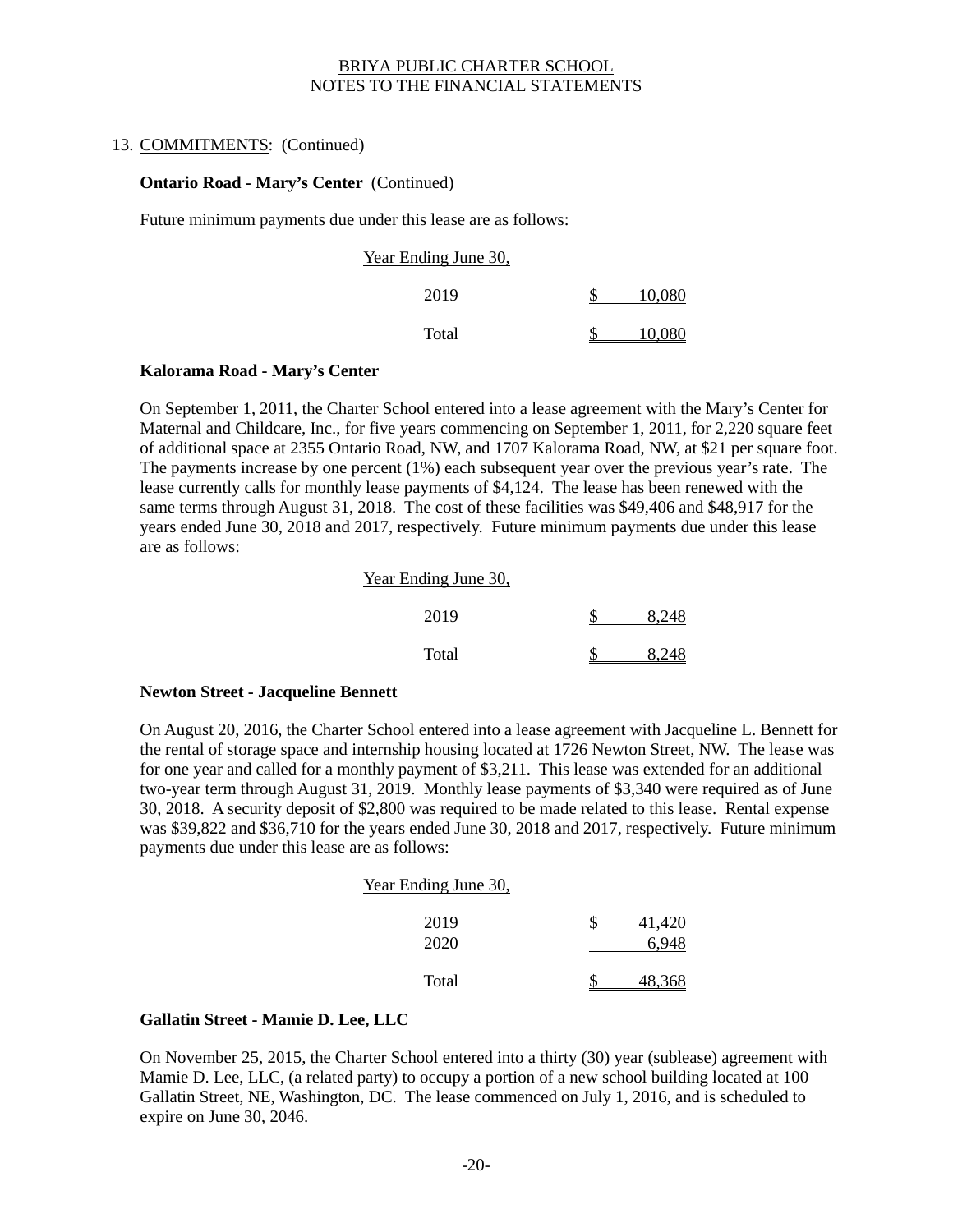### 13. COMMITMENTS: (Continued)

### **Gallatin Street - Mamie D. Lee, LLC** (Continued)

The Charter School has an option to renew the lease for an additional fourteen-year term. The Charter School has provided Mamie D. Lee, LLC, a first priority lien on the Charter School's Revenues. The annual usage fee represents an amount equal to a predetermined number of students multiplied by the per pupil facilities allowance received from the District of Columbia. The usage fee is full service and includes all utilities, tax, maintenance, repairs, cleaning, snow removal, security monitoring and pest control. The cost of these facilities was \$1,122,745 and \$1,110,717, respectively, for the years ended June 30, 2018 and 2017. Future minimum rental lease payments due under this lease along with the change in deferred rent over the remaining life of the lease are as follows:

|                      | Rent            | Deferred         | Rent          |
|----------------------|-----------------|------------------|---------------|
| Year Ending June 30, | Obligation      | Rent             | Payment       |
| 2019                 | 1,110,717<br>\$ | \$<br>(178, 417) | \$<br>932,300 |
| 2020                 | 1,110,717       | (92, 625)        | 1,018,092     |
| 2021                 | 1,110,717       | (84,753)         | 1,025,964     |
| 2022                 | 1,110,717       | (76, 677)        | 1,034,040     |
| 2023                 | 1,110,717       | (68, 397)        | 1,042,320     |
| Thereafter           | 25,546,478      | 1,260,755        | 26,807,233    |
| Totals               | 00.063          | <u>759,886</u>   | 31,859,949    |

### **Gallatin Street (Sublease) - Mary's Center**

On November 25, 2015, Mary's Center (a related party), entered into a thirty (30) year use (sublease) agreement with Briya Public Charter School to occupy 12,000 square feet within the Charter School's space in the new school building located at 100 Gallatin Street, NE, Washington, DC. The lease commenced on July 1, 2016, and is scheduled to expire on June 30, 2046. Monthly rental payments of \$24,375 began on January 1, 2017, after a six-month abatement period. Rental payments increase annually on July 1. The monthly rental payment to the Charter School at June 30, 2018, was \$25,000. Rent expense was reduced by a total of \$423,438 for the years ended June 30, 2018 and 2017 related to this sublease. The future minimum payments to be paid by Mary's Center to Briya Public Charter School are as follows:

|                      | Rent             | Deferred      | Rent            |  |  |
|----------------------|------------------|---------------|-----------------|--|--|
| Year Ending June 30, | Obligation       | Rent          | Payment         |  |  |
| 2019                 | (423, 437)<br>\$ | \$<br>115,937 | (307,500)<br>\$ |  |  |
| 2020                 | (423, 437)       | 108,245       | (315, 192)      |  |  |
| 2021                 | (423, 437)       | 100,373       | (323,064)       |  |  |
| 2022                 | (423, 437)       | 92,297        | (331, 140)      |  |  |
| 2023                 | (423, 437)       | 84,017        | (339, 420)      |  |  |
| Thereafter           | (9,739,040)      | (901, 495)    | (10,640,535)    |  |  |
| Totals               | 11,856,225       | (400, 626)    | (12, 256, 851)  |  |  |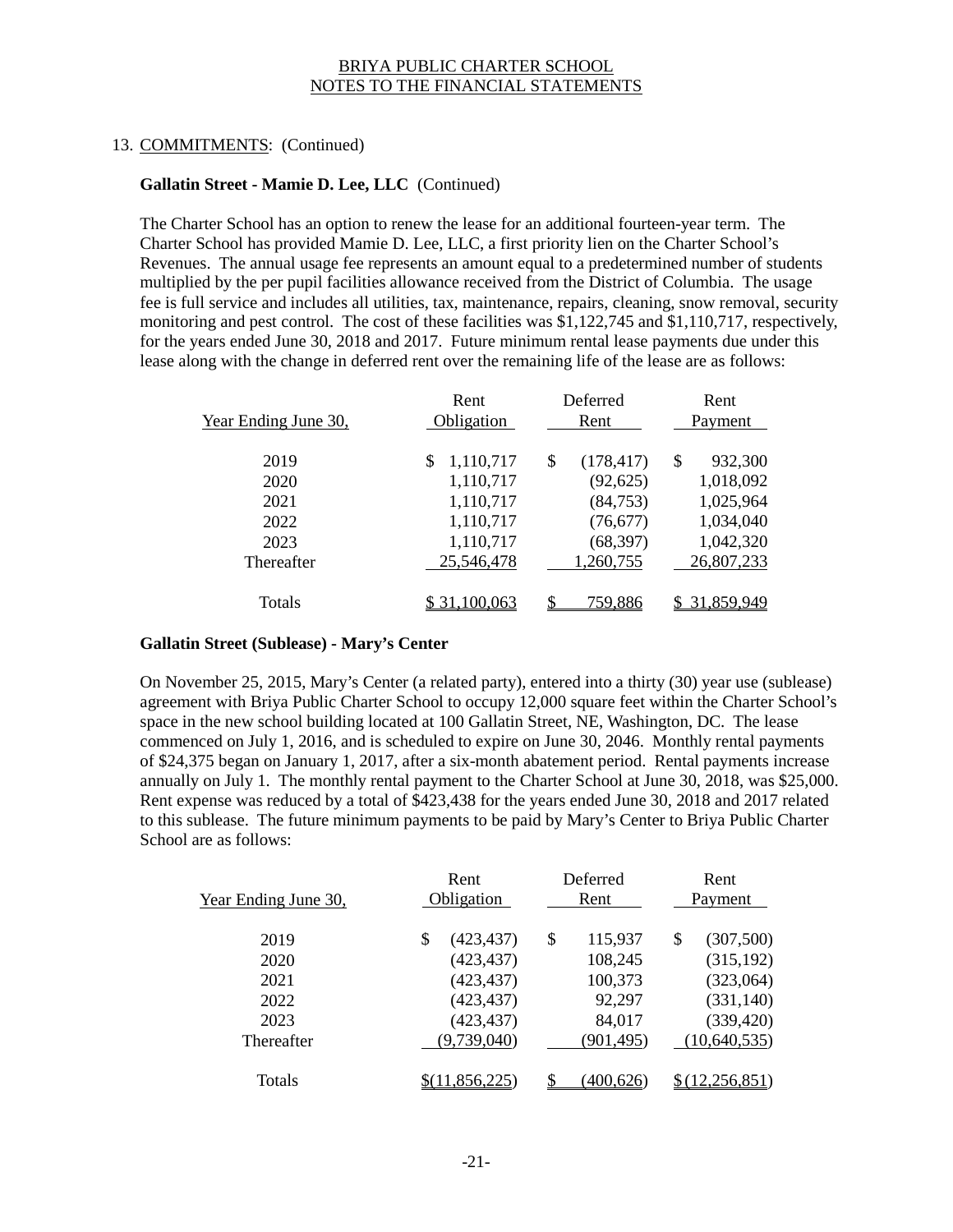### 13. COMMITMENTS: (Continued)

The following schedule shows the composition of rental expense for the years ended June 30, 2018 and 2017:

|                                                   | June 30, 2018 |                                   |  | June 30, 2017                    |  |  |
|---------------------------------------------------|---------------|-----------------------------------|--|----------------------------------|--|--|
| Minimum Rentals<br>Donated Rent<br>Less: Sublease | S             | 1,332,933<br>86,742<br>(423, 438) |  | 1,318,878<br>84,215<br>(425,012) |  |  |
| Net Rental Expense                                |               | 996.237                           |  | 78.081                           |  |  |

### 14. GUARANTEE OF INDEBTEDNESS:

Briya Public Charter School is a guarantor on a loan obtained by Mamie D. Lee, LLC, for which Briya Public Charter School is a member, as more fully explained in Note 5. Mamie D. Lee, LLC, obtained a loan in the amount of \$1,340,000 for the school facility. Briya Public Charter School is a guarantor of fifty percent (50%) of this principal balance. Bridges Public Charter School, the other member of Mamie D. Lee, LLC, is a guarantor for the other fifty percent (50%) of the principal balance. The guarantee on this loan includes interest, fees, late charges and any costs associated with the loan or collection of the loan.

In addition to the guarantee on the loan, there are financial covenants related to this loan that need to be met as follows:

- a) Each guarantor needs to maintain a lease service coverage ratio of not less than 1.2 to 1.0.
- b) The guarantors along with Mamie D. Lee, LLC, need to maintain, on a combined basis, minimum unrestricted net assets of at least \$12,000,000.
- c) The guarantors need to maintain, on a combined basis, unencumbered liquid assets of not less than \$4,000,000.
- d) Each guarantor needs to maintain one or more deposit accounts with City First Bank of DC with a minimum balance of \$500,000.

These covenants are tested annually at the end of each fiscal year ended on June 30.

### 15. FUNDRAISING:

Expenses incurred during the years ended June 30, 2018 and 2017, for purposes of fundraising were \$49,880 and \$30,504, respectively.

#### 16. RELATED PARTY TRANSACTIONS:

#### **Mamie D. Lee, LLC**

Briya Public Charter School and Bridges Public Charter School formed Mamie D. Lee, LLC (the LLC), which was established to lease a school building from the District of Columbia. These two schools, who are both  $501(c)(3)$  organizations, are the only members of the LLC.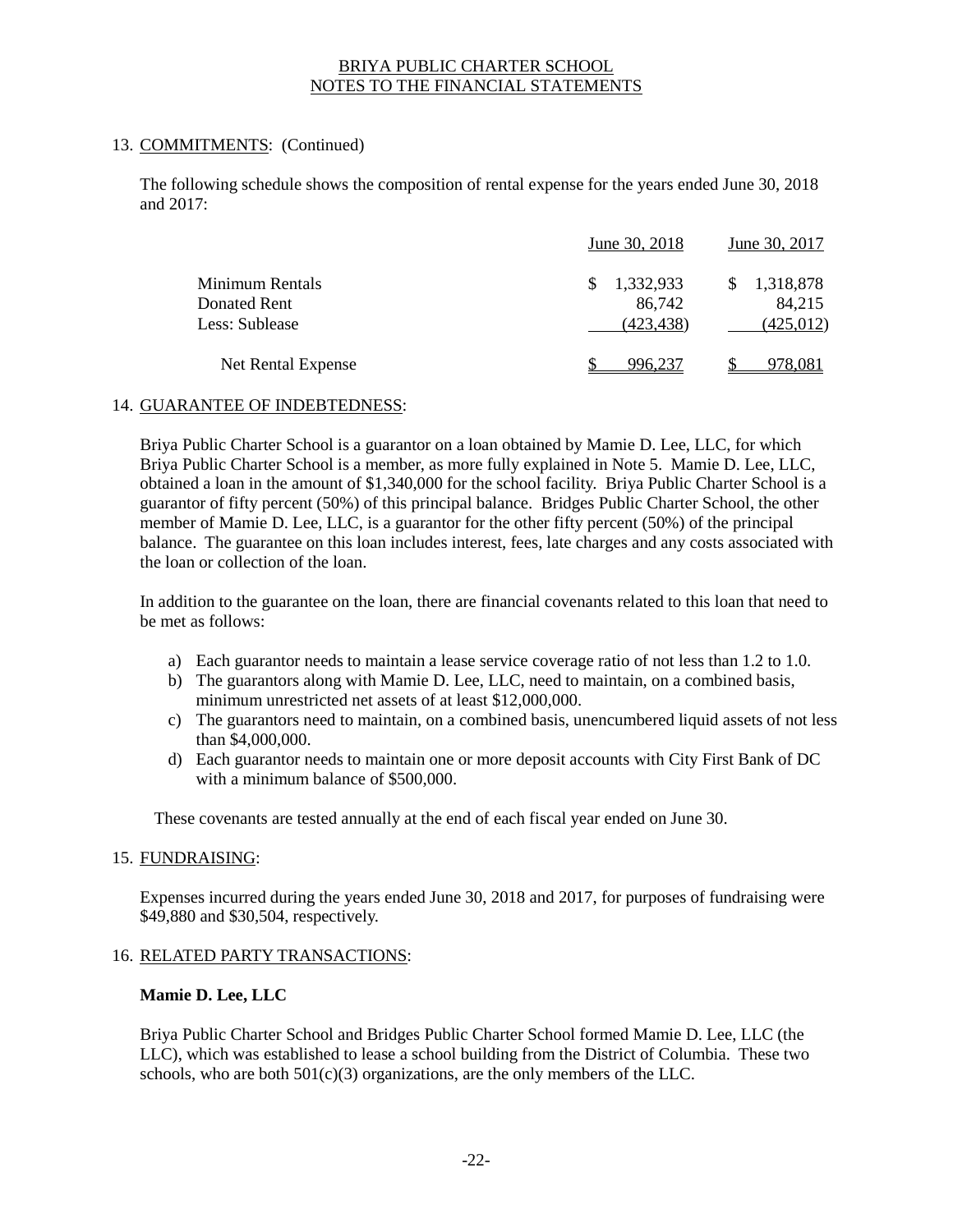# 16. RELATED PARTY TRANSACTIONS: (Continued)

# **Mamie D. Lee, LLC** (Continued)

This school building was renovated by the LLC in order to be subleased to Briya and Bridges Public Charter Schools for a period of thirty years commencing on July 1, 2016, and expiring on June 30, 2046. The Charter School recognized \$1,122,745 and \$1,110,717, respectively, of rent expense related to the lease with Mamie D. Lee, LLC, for the years ended June 30, 2018 and 2017.

During the year ended June 30, 2017, the Charter School received member distributions of \$2,772,735. The balance of the Charter School's investment in Mamie D. Lee, LLC, at June 30, 2018 and 2017 was \$1,254,023 and \$2,382,483, respectively. The Charter School's proportion of net profits and losses of the LLC for the years ended June 30, 2018 and 2017 was (\$1,128,460) and (\$466,566), respectively.

During the year ended June 30, 2016, the LLC entered into two separate loan agreements, which were paid off during the year ended June 30, 2017. During the year ended June 30, 2017, the LLC entered into an additional five separate loan agreements. Four of these loans are through the New Market Tax Credit program, which encourages investment in real estate projects in low-income communities by allowing investors to receive tax credits in exchange for making qualified investments in Community Development Entities (CDEs). The CDEs then provide loans to benefit the low-income communities to qualified entities. Mamie D. Lee, LLC, obtained these New Market Tax Credit loans on March 22, 2017. There are certain guarantees related to this debt by the Charter School. As of June 30, 2018 and 2017, the outstanding debt balance of the LLC is \$31,682,574 and \$30,562,024, respectively.

During the year ended June 30, 2018, the LLC reimbursed the Charter School for janitorial and facilities services, repair and maintenance costs of \$42,042. On June 30, 2018 and 2017, an amount receivable from the LLC of \$23,776 and \$8,771, respectively, was reflected in the Charter School's statements of financial position.

# **Mary's Center for Maternal and Childcare, Inc.**

Mary's Center for Maternal and Childcare, Inc., is a not-for-profit corporation. Briya Public Charter School and the Mary's Center for Maternal and Childcare, Inc., have separate independent boards of directors and all relationships between the two organizations are by contract.

The Charter School leased employees and facilities from Mary's Center for the years ended June 30, 2018 and 2017. The Charter School paid Mary's Center a human resource services management fee of \$100,000 during the years ended June 30, 2018 and 2017. Payments to Mary's Center for contracted employees amounted to \$5,552,178 and \$4,194,814, respectively, for the years ended June 30, 2018 and 2017. Payments to Mary's Center for contracted employees are made on a cost reimbursement basis the following month. Therefore, to cover a portion of the cash Mary's Center uses to pay contracted employees, the Charter School paid Mary's Center a deposit for contracted employee costs that is reflected in Other Assets - Deposits, the balance of which was \$425,000 and \$325,000, respectively, at June 30, 2018 and 2017.

During the year ended June 30, 2018, the Charter School reimbursed Mary's Center \$53,205 for telephone, supplies and professional development. Mary's Center paid the Charter School \$40,042 for exam fees and CDA classes during the year ended June 30, 2018.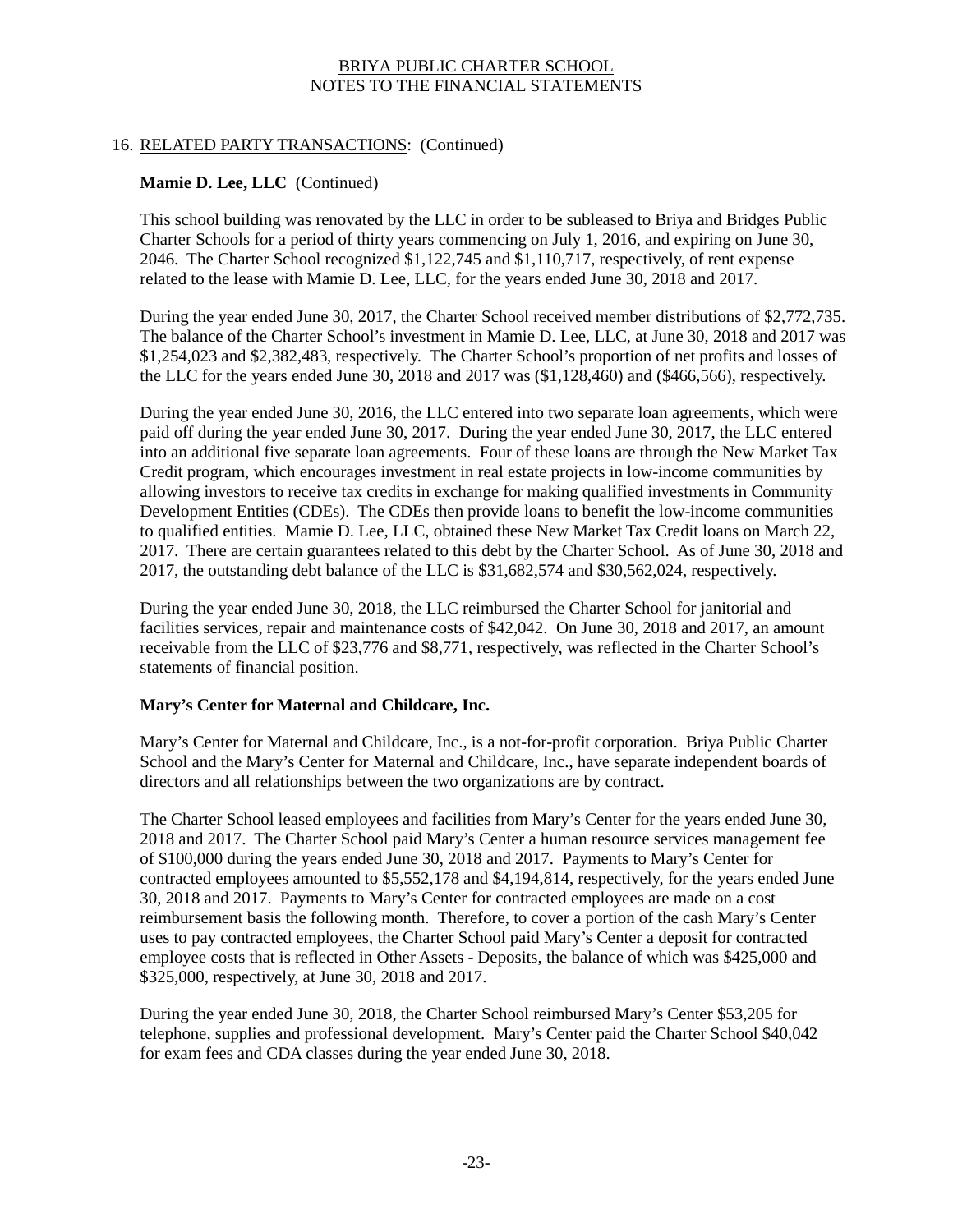# 16. RELATED PARTY TRANSACTIONS: (Continued)

### **Mary's Center for Maternal and Childcare, Inc.** (Continued)

During the year ended June 30, 2016, Mary's Center entered into a lease to lease space from Briya Public Charter School for a period of thirty years commencing on July 1, 2016, and expiring on June 30, 2046, as more fully described in Note 13. Rental expense was decreased by \$423,438 related to the lease with Mary's Center.

Mary's Center also leases to the Charter School space in buildings located at Kalorama Road and Ontario Road. Total rental payments made to Mary's Center for the years ended June 30, 2018 and 2017 were \$170,366 and \$169,877, respectively.

On June 30, 2018 and 2017, an amount receivable from Mary's Center of \$30,512 and \$949, respectively, was reflected in the Charter School's statements of financial position.

### 17. CONCENTRATIONS:

The Charter School is dependent on funding from the District of Columbia Public School System, as authorized by the District of Columbia Public Charter School Board. During the years ended June 30, 2018 and 2017, eighty-three percent (83%) and eighty-nine percent (89%), respectively, of total support, excluding donated services and facilities, was received from the District of Columbia for per pupil funding.

#### 18. CONTINGENCIES:

The Charter School depends on per pupil allocations, grants, and contributions for a significant portion of its revenues. The ability of the sources of revenues to continue giving amounts comparable with prior years may be dependent upon future economic conditions and continued deductibility for income tax purposes of grants and contributions to the Charter School. While the Charter School's Board of Directors and management believes the Charter School has the resources to continue its programs, its ability to do so, and the extent to which it continues, may be dependent on the above factors.

Laws and regulations governing charter schools are complex and subject to interpretation. There are also certain requirements of the New Market Tax Credit program that the Charter School must adhere to. The Charter School believes that it is in compliance with all applicable laws and regulations and is not aware of any pending or threatened investigations involving allegations of potential wrongdoing. Therefore, no provision has been recorded in the accompanying financial statements for such contingencies.

The viability of public charter schools and funding for these schools is dependent upon the consensus of current and future administration of the District of Columbia. Any future change in dynamics could adversely affect the operations of public charter schools.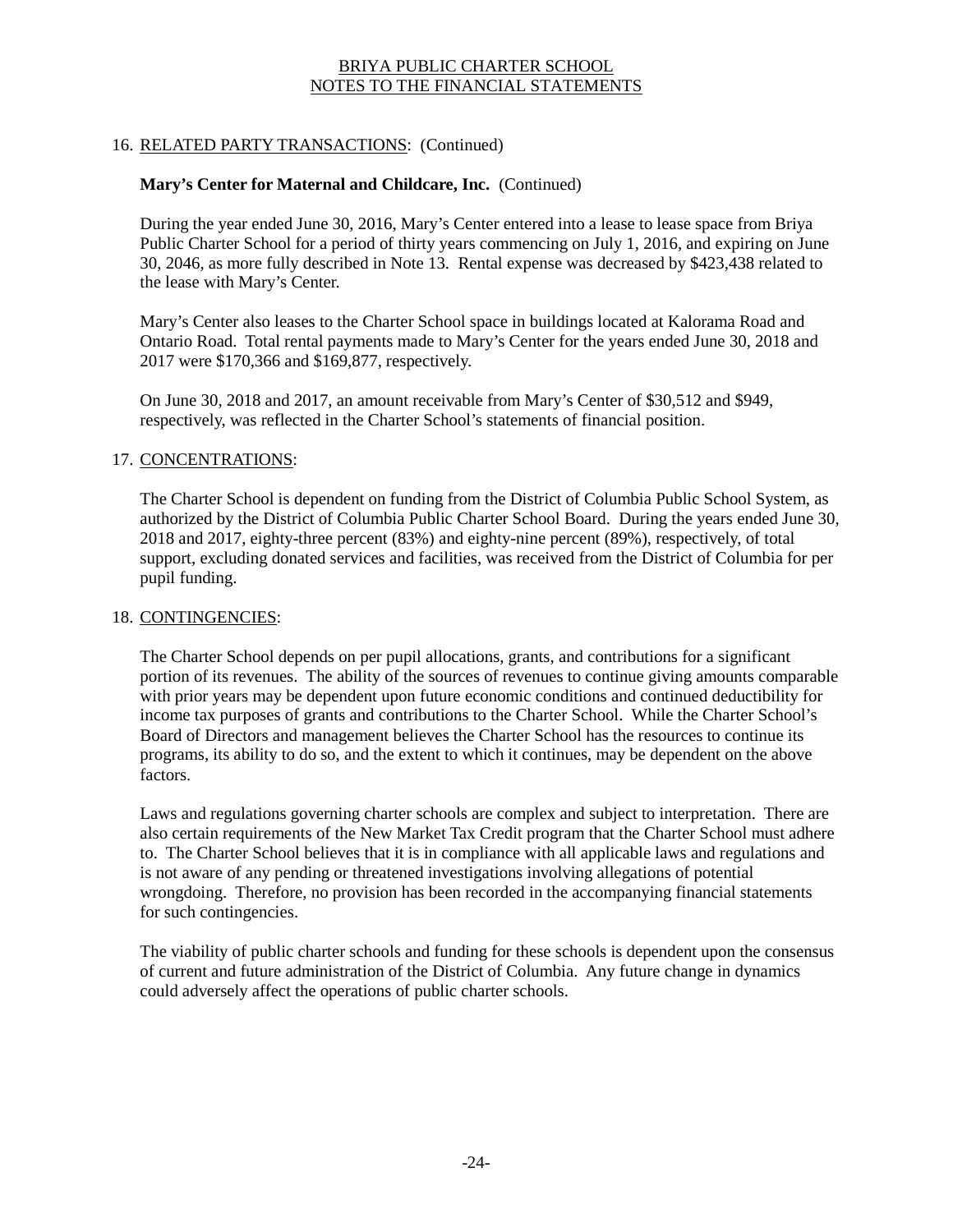### 19. SUBSEQUENT EVENTS:

### **Financial Statement Preparation**

In preparing these financial statements, management has evaluated events and transactions for potential recognition or disclosure through November 29, 2018, the date the financial statements were available to be issued, and has determined that no adjustments are necessary to the amounts reported in the accompanying financial statements.

### 20. OCCUPANCY COST:

The cost of occupancy for the years ended June 30, 2018 and 2017 consisted of the following:

|                                           | June 30, 2018 | June 30, 2017 |  |
|-------------------------------------------|---------------|---------------|--|
| <b>Leasehold Amortization</b>             | \$<br>2,831   | S<br>2,586    |  |
| Capital Lease Amortization                | 68,550        | 68,550        |  |
| <b>Imputed Interest Capital Lease</b>     | 78,680        | 79,828        |  |
| Rent, Facilities and Storage              | 912,870       | 897,594       |  |
| Loss from LLC - Occupancy Costs           | 1,128,460     | 466,566       |  |
| Donated Rent                              | 86,742        | 84,215        |  |
| <b>Cleaning and Maintenance</b>           | 149,081       | 167,467       |  |
| <b>Janitorial Contracted Services</b>     | 33,916        | 16,739        |  |
| <b>Facilities Development Consultants</b> | 2,500         |               |  |
| Total                                     | 2.463.630     | 1,783,545     |  |

Briya Public Charter School is a member of Mamie D. Lee, LLC. Mamie D. Lee, LLC's sole activity is leasing and managing a building leased to the Charter School. As such, the earnings or losses on the investment in the LLC are reflected as occupancy costs in these financial statements.

# 21. CONSOLIDATION:

Management has applied the principles of FASB ASC 958-810, *Reporting of Related Entities by Notfor-Profit Organizations*, in assessing the need to consolidate the financial statements of the Charter School with those of Mamie D. Lee, LLC. Under FASB ASC 958-810, consolidation should occur if both an economic interest between the organizations and control by a majority of common board members exist. Based on the criteria stipulated in the pronouncement, management has determined that financial statement consolidation is not appropriate for the fiscal years ending June 30, 2018 and 2017. Therefore, the accompanying financial statements reflect only the activity and net assets of the Charter School.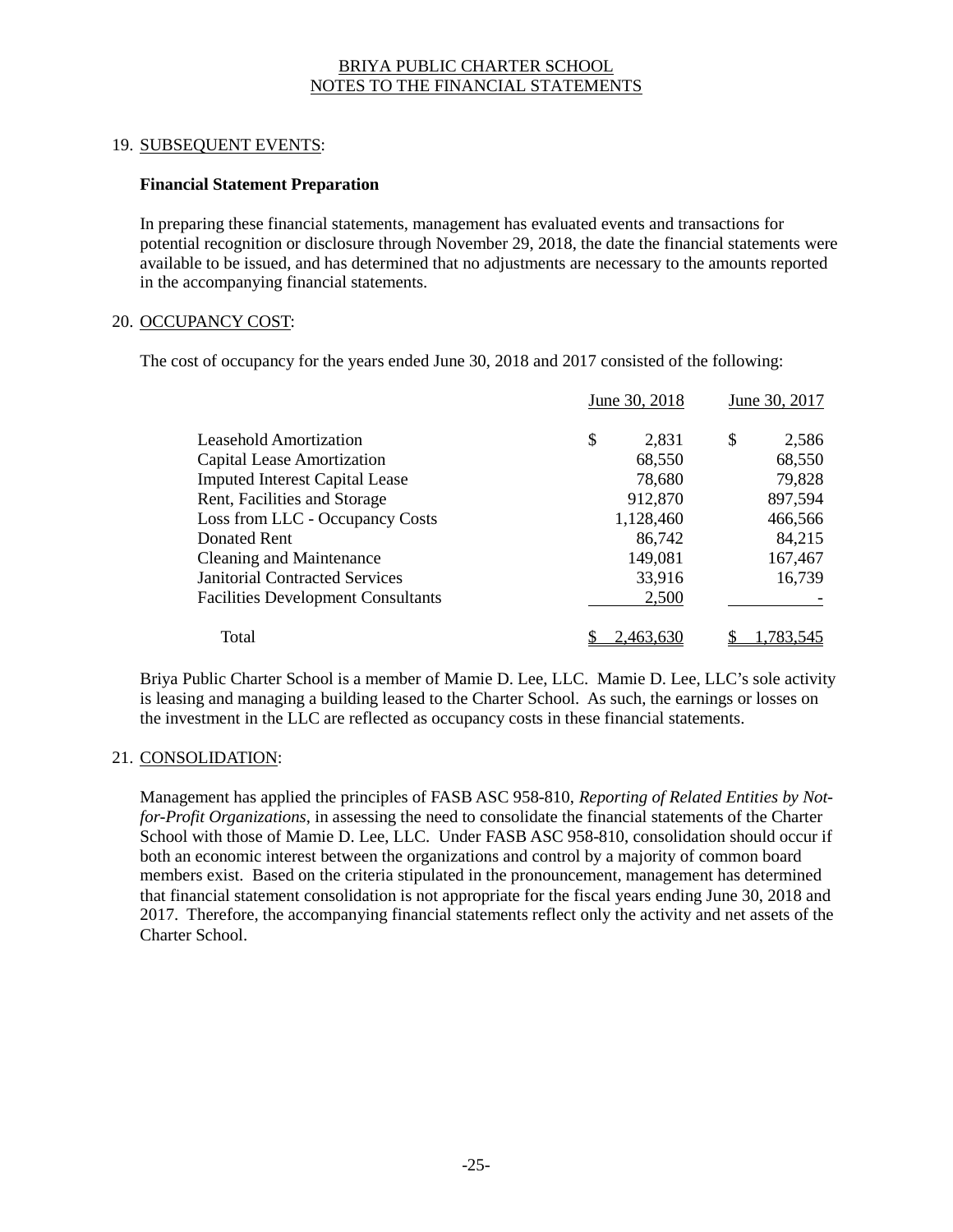#### BRIYA PUBLIC CHARTER SCHOOL COMPARATIVE SCHEDULES OF FUNCTIONAL EXPENSES FOR THE YEARS ENDED JUNE 30, 2018 AND 2017

|                                                | June 30, 2018          |                         |                               |               | June 30, 2017           |                         |                               |               |
|------------------------------------------------|------------------------|-------------------------|-------------------------------|---------------|-------------------------|-------------------------|-------------------------------|---------------|
|                                                | Total                  | Educational<br>Services | General and<br>Administrative | Fundraising   | Total                   | Educational<br>Services | General and<br>Administrative | Fundraising   |
| Personnel, Salaries and Benefits:              |                        |                         |                               |               |                         |                         |                               |               |
| <b>Teacher Salaries</b>                        | $\mathbb{S}$<br>90,762 | $\mathbb{S}$<br>90,762  | $\mathcal{S}$                 | $\mathcal{S}$ | $\mathcal{S}$<br>78,045 | \$<br>78,045            | $\mathcal{S}$                 | $\mathcal{S}$ |
| <b>Teaching Assistant Salaries</b>             | 165,269                | 165,269                 |                               |               | 184,991                 | 184,991                 |                               |               |
| <b>Student Support Salaries</b>                |                        |                         |                               |               | 12,696                  | 12,696                  |                               |               |
| <b>Front Office Salaries</b>                   | 66,919                 | 12,737                  | 54,182                        |               | 34,951                  | 11,188                  | 23,763                        |               |
| <b>IT Salaries</b>                             | 32,389                 | 24,292                  | 8,097                         |               | 65,361                  | 56,508                  | 8,427                         | 426           |
| <b>Security Salaries</b>                       | 15,041                 | 12,842                  | 2,199                         |               | 52,875                  |                         | 52,875                        |               |
| Fringe Benefits - Staff                        | 35,584                 | 29,390                  | 6,194                         |               | 45,260                  | 36,239                  | 8,976                         | 45            |
| <b>Contracted Executive Salaries</b>           | 119,348                | 53,707                  | 59,674                        | 5,967         | 112,356                 | 112,356                 |                               |               |
| <b>Contracted Business Management Services</b> | 317,176                | 73,131                  | 224,876                       | 19,169        | 248,794                 | 113,219                 | 130,441                       | 5,134         |
| <b>Contracted Leadership Services</b>          | 349,929                | 281,199                 | 63,059                        | 5,671         | 320,195                 | 256,004                 | 50,729                        | 13,462        |
| <b>Contracted Teaching Services</b>            | 2,402,696              | 2,402,696               |                               |               | 1,869,252               | 1,859,468               | 9,784                         |               |
| <b>Contracted Student Support Services</b>     | 569,011                | 469,015                 | 99,996                        |               | 405,668                 | 331,175                 | 74,493                        |               |
| <b>Contracted IT Support</b>                   | 201,146                | 150,859                 | 50,287                        |               | 128,255                 | 110,883                 | 16,535                        | 837           |
| <b>Contracted Front Office Support</b>         | 457,860                | 286,752                 | 171,108                       |               | 272,550                 | 187,496                 | 84,898                        | 156           |
| <b>Contracted Teaching Assistant Services</b>  | 225,619                | 225,619                 |                               |               | 277,112                 | 277,112                 |                               |               |
| Fringe Benefits - Contracted Staff             | 737,074                | 626,044                 | 106,175                       | 4,855         | 560,631                 | 495,761                 | 62,119                        | 2,751         |
| Program Stipends                               | 33,645                 | 33,645                  |                               |               | 14,440                  | 14,440                  |                               |               |
| <b>Substitute Teachers</b>                     |                        |                         |                               |               | 492                     | 492                     |                               |               |
| <b>Temporary Contract Help</b>                 | 1,940                  | 1,940                   |                               |               | 800                     | 800                     |                               |               |
| <b>Staff Development Costs</b>                 | 106,914                | 91,286                  | 15,628                        |               | 70,045                  | 62,245                  | 7,800                         |               |
| Other Staff Related Expenses                   | 369,058                | 315,112                 | 53,946                        |               | 251,819                 | 223,779                 | 28,040                        |               |
| Total Personnel, Salaries and Benefits         | 6,297,380              | \$5,346,297             | 915,421                       | 35,662        | 5,006,588               | \$4,424,897             | 558,880                       | 22,811        |
| <b>Direct Student Costs:</b>                   |                        |                         |                               |               |                         |                         |                               |               |
| Student Supplies, Snacks, etc.                 | $\mathbb{S}$<br>73,891 | $\mathbb{S}$<br>73,891  | $\mathcal{S}$                 | $\mathcal{S}$ | \$<br>60,116            | \$<br>60,116            | $\mathbb{S}$                  | \$            |
| <b>Student Assessment and Materials</b>        | 48,741                 | 48,741                  |                               |               | 11,226                  | 11,226                  |                               |               |
| <b>Student Textbooks</b>                       | 17,841                 | 17,841                  |                               |               | 9,473                   | 9,473                   |                               |               |
| Library and Media Materials                    | 3,676                  | 3,676                   |                               |               | 116                     | 116                     |                               |               |
| <b>Student Uniforms</b>                        | 931                    | 931                     |                               |               | 790                     | 790                     |                               |               |
| <b>Contracted Instructional Fees</b>           | 139,226                | 139,226                 |                               |               | 172,246                 | 172,246                 |                               |               |
| <b>Student Travel/Field Trips</b>              | 41,801                 | 41,801                  |                               |               | 31,584                  | 31,584                  |                               |               |
| Food Service Fees                              | 46,268                 | 46,268                  |                               |               | 45,025                  | 45,025                  |                               |               |
| <b>Other Student Costs</b>                     | 106,043                | 106,043                 |                               |               | 110,252                 | 110,252                 |                               |               |
| <b>Total Direct Student Costs</b>              | 478,418                | 478,418                 |                               |               | 440,828                 | 440,828                 |                               |               |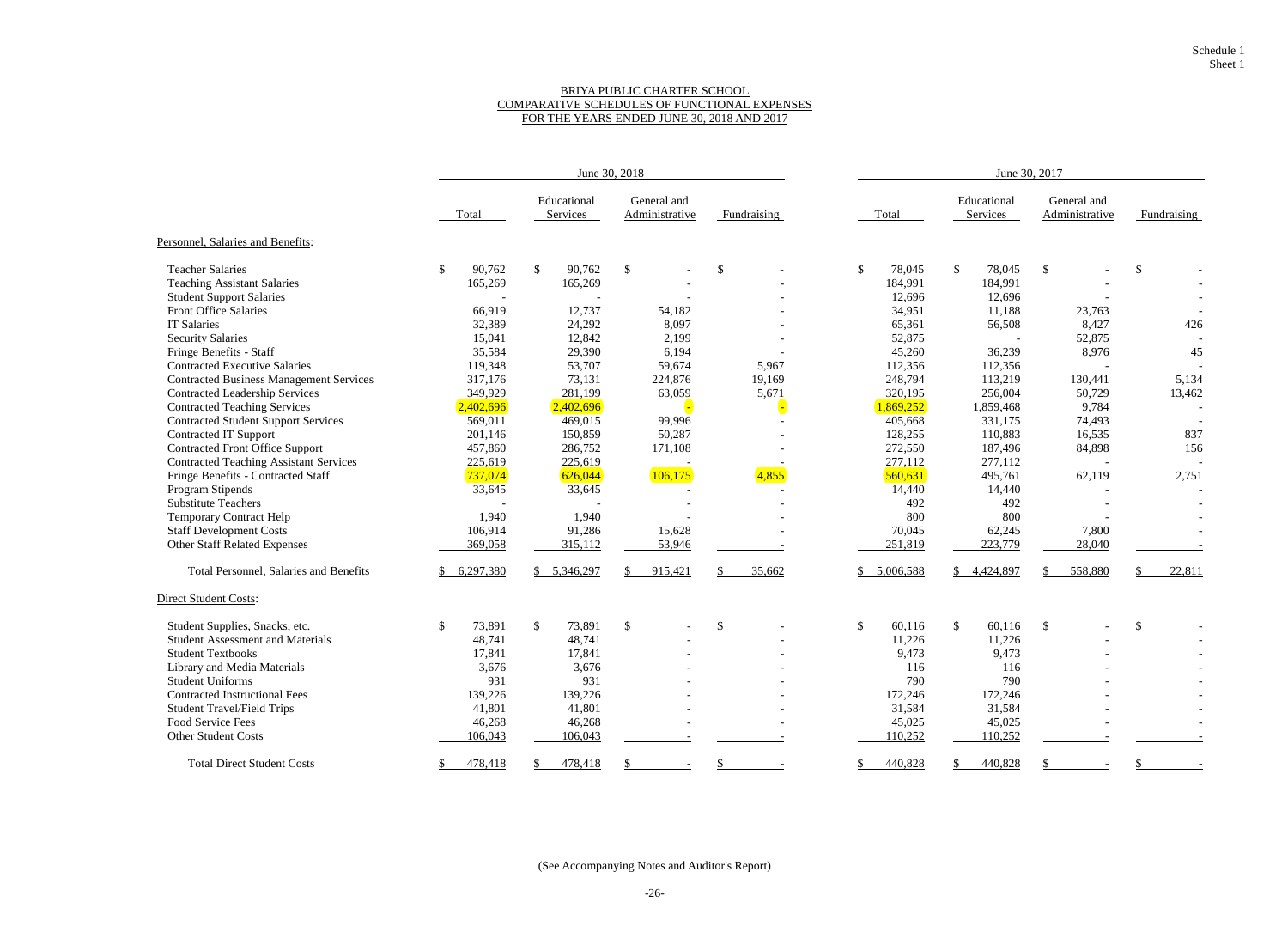#### BRIYA PUBLIC CHARTER SCHOOL COMPARATIVE SCHEDULES OF FUNCTIONAL EXPENSES FOR THE YEARS ENDED JUNE 30, 2018 AND 2017

|                                             | June 30, 2018           |                         |                                  |                      | June 30, 2017          |                         |                               |             |
|---------------------------------------------|-------------------------|-------------------------|----------------------------------|----------------------|------------------------|-------------------------|-------------------------------|-------------|
|                                             | Total                   | Educational<br>Services | General and<br>Administrative    | Fundraising          | Total                  | Educational<br>Services | General and<br>Administrative | Fundraising |
| <b>Occupancy Costs:</b>                     |                         |                         |                                  |                      |                        |                         |                               |             |
| Amortization Leasehold Improvements         | $\mathcal{L}$<br>2,831  | \$<br>2,402             | 411<br>\$                        | $\mathcal{S}$<br>18  | $\mathcal{S}$<br>2,586 | \$<br>2,287             | \$<br>286                     | \$<br>13    |
| <b>Imputed Interest</b>                     | 78,680                  | 78,680                  |                                  |                      | 79,828                 | 79,828                  |                               |             |
| Capital Lease Amortization                  | 68,550                  | 68,550                  |                                  |                      | 68,550                 | 68,550                  |                               |             |
| Rent                                        | 996,237                 | 845,410                 | 144,730                          | 6,097                | 978,081                | 864,908                 | 108,374                       | 4,799       |
| <b>Loss from LLC - Occupancy Costs</b>      | 1,128,460               | 957,615                 | 163,939                          | 6,906                | 466,566                | 412,580                 | 51,697                        | 2,289       |
| Maintenance and Custodial Salaries          | 114,279                 | 97,575                  | 16,704                           |                      | 125,692                | 111,696                 | 13,996                        |             |
| <b>Contracted Building Services</b>         | 33,916                  | 28,943                  | 4,955                            | 18                   | 16,739                 | 14,802                  | 1,855                         | 82          |
| Rent - Other                                | 3,375                   | 2,882                   | 493                              |                      | 3,728                  | 3,313                   | 415                           |             |
| Fringe Benefits - Maintenance and Custodial | 10,065                  | 8,594                   | 1,471                            |                      | 12,831                 | 11,402                  | 1,429                         |             |
| Cleaning and Maintenance                    | 24,737                  | 20,992                  | 3,593                            | 152                  | 28,944                 | 25,595                  | 3,207                         | 142         |
| <b>Facility Consulting Fees</b>             | 2,500                   | 2,135                   | 365                              |                      |                        |                         |                               |             |
| <b>Total Occupancy Costs</b>                | 2,463,630               | \$2,113,778             | 336,661                          | 13,191               | 1,783,545              | \$1,594,961             | 181,259                       | 7,325       |
| Office Expenses:                            |                         |                         |                                  |                      |                        |                         |                               |             |
| <b>Office Supplies and Materials</b>        | \$<br>59,362            | \$<br>50,375            | $\sqrt[6]{\frac{1}{2}}$<br>8,624 | $\mathcal{S}$<br>363 | $\sqrt$<br>63,044      | \$<br>56,024            | $\mathcal{S}$<br>7,020        | \$          |
| <b>Equipment Rental and Maintenance</b>     | 37,763                  | 32,046                  | 5,486                            | 231                  | 15,117                 | 13,434                  | 1,683                         |             |
| Telephone and Telecommunications            | 65,743                  | 55,790                  | 9,551                            | 402                  | 69,687                 | 61,624                  | 7,721                         | 342         |
| Postage, Shipping and Delivery              | 464                     | 393                     | 67                               | $\overline{4}$       | 1,185                  | 1,048                   | 131                           | 6           |
| Printing and Duplication                    | 4,352                   | 3,693                   | 632                              | 27                   | 4,084                  | 3,611                   | 453                           | 20          |
| <b>Total Office Expenses</b>                | 167,684                 | 142,297                 | 24,360                           | 1,027<br>\$.         | 153,117                | 135,741<br>S.           | 17,008<br>\$                  | 368         |
| <b>General Expenses:</b>                    |                         |                         |                                  |                      |                        |                         |                               |             |
| Insurance                                   | $\mathcal{S}$<br>22,098 | \$<br>18,868            | $\frac{1}{2}$<br>3,230           | $\mathcal{S}$        | \$<br>19,859           | \$<br>17,648            | $\mathcal{S}$<br>2,211        | \$          |
| Administrative Fee                          | 87,541                  | 74,745                  | 12,796                           |                      | 93,751                 | 83,312                  | 10,439                        |             |
| <b>Management Fees</b>                      | 100,000                 | 85,383                  | 14,617                           |                      | 100,000                | 88,865                  | 11,135                        |             |
| Accounting, Auditing and Payroll            | 128,412                 | 109,642                 | 18,770                           |                      | 124,964                | 111,049                 | 13,915                        |             |
| Legal Fees                                  | 12,625                  | 10,780                  | 1,845                            |                      | 1,505                  | 1,337                   | 168                           |             |
| <b>Computer Support Fees</b>                | 236,676                 | 202,081                 | 34,595                           |                      | 126,537                | 112,447                 | 14,090                        |             |
| <b>Other Professional Fees</b>              | 152,643                 | 130,331                 | 22,312                           |                      | 67,862                 | 60,306                  | 7,556                         |             |
| <b>Business Fees and Dues</b>               | 20,603                  | 17,591                  | 3,012                            |                      | 16,726                 | 14,864                  | 1,862                         |             |
| Income Tax                                  | 401                     |                         | 401                              |                      |                        |                         |                               |             |
| <b>Imputed Interest</b>                     | 619                     | 619                     |                                  |                      |                        |                         |                               |             |
| Other Expenses                              | 13,704                  | 11,701                  | 2,003                            |                      | 38,618                 | 34,318                  | 4,300                         |             |
| Depreciation and Amortization               | 192,835                 | 164,648                 | 28,187                           |                      | 131,607                | 116,953                 | 14,654                        |             |
| <b>Total General Expenses</b>               | 968,157                 | 826,389                 | 141,768                          |                      | 721,429                | 641,099                 | 80,330<br><sup>S</sup>        |             |
| TOTAL FUNCTIONAL EXPENSES                   | \$10,375,269            | \$8,907,179             | \$1,418,210                      | 49,880               | \$8,105,507            | \$7,237,526             | 837,477<br><sup>S</sup>       | 30,504      |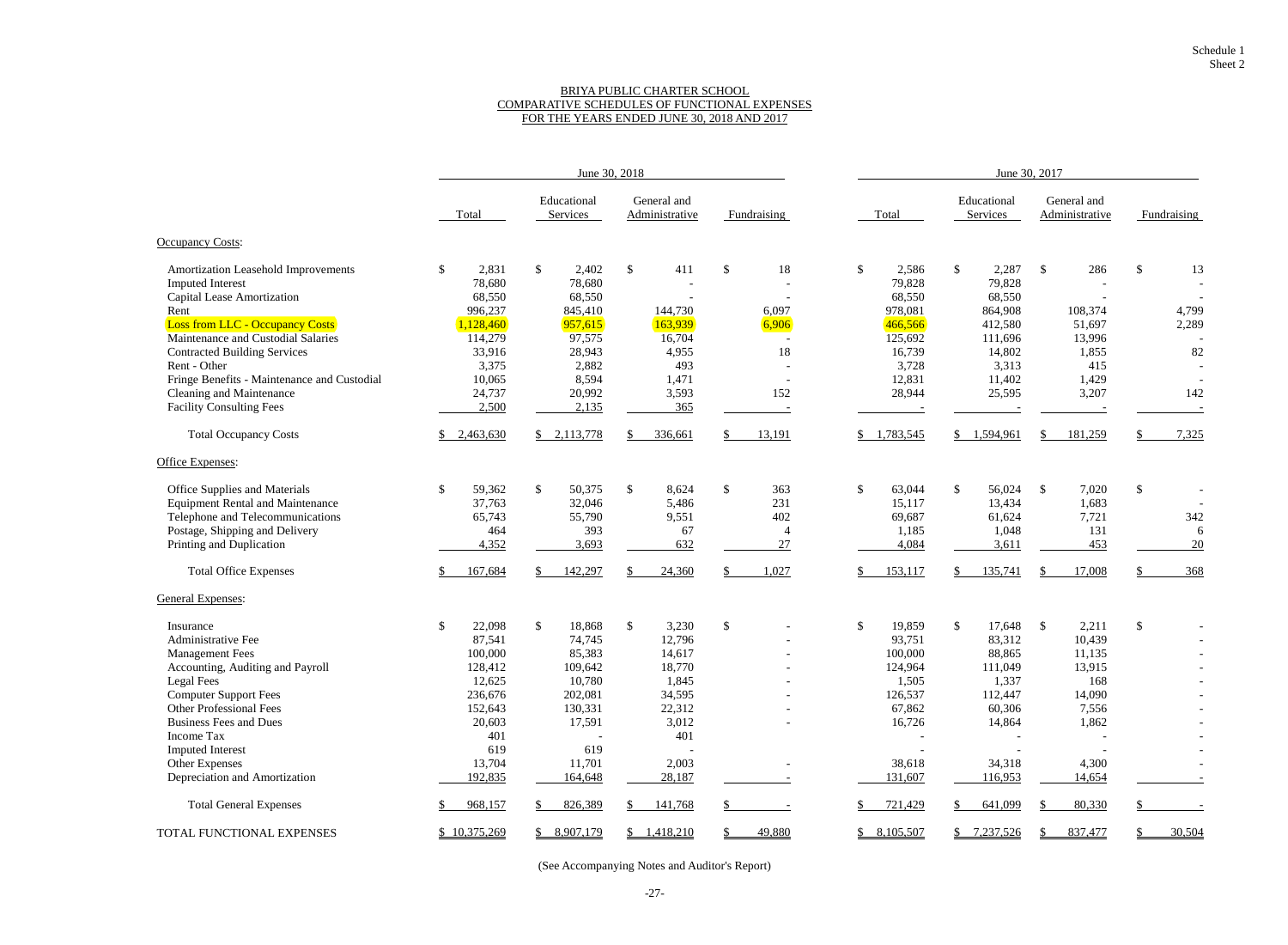# **Kendall, Prebola and Jones, LLC**

Certified Public Accountants

Board of Directors Briya Public Charter School 2333 Ontario Road, NW Washington, DC 20009

### INDEPENDENT AUDITOR'S REPORT ON INTERNAL CONTROL OVER FINANCIAL REPORTING AND ON COMPLIANCE AND OTHER MATTERS BASED ON AN AUDIT OF FINANCIAL STATEMENTS PERFORMED IN ACCORDANCE WITH *GOVERNMENT AUDITING STANDARDS*

We have audited in accordance with auditing standards generally accepted in the United States of America and the standards applicable to financial audits contained in *Government Auditing Standards*, issued by the Comptroller General of the United States, the financial statements of the Briya Public Charter School (a nonprofit organization), which comprise the statement of financial position as of June 30, 2018, and the related statements of activities and cash flows for the year then ended, and the related notes to the financial statements, and have issued our report thereon dated November 29, 2018.

### *Internal Control Over Financial Reporting*

In planning and performing our audit of the financial statements, we considered the Briya Public Charter School's internal control over financial reporting (internal control) to determine the audit procedures that are appropriate in the circumstances for the purpose of expressing our opinion on the financial statements, but not for the purpose of expressing an opinion on the effectiveness of the Briya Public Charter School's internal control. Accordingly, we do not express an opinion on the effectiveness of the Briya Public Charter School's internal control.

A *deficiency in internal control* exists when the design or operation of a control does not allow management or employees, in the normal course of performing their assigned functions, to prevent, or detect and correct, misstatements on a timely basis. A *material weakness* is a deficiency, or a combination of deficiencies, in internal control, such that there is a reasonable possibility that a material misstatement of the entity's financial statements will not be prevented, or detected and corrected on a timely basis. A *significant deficiency* is a deficiency, or a combination of deficiencies, in internal control that is less severe than a material weakness, yet important enough to merit attention by those charged with governance.

Our consideration of internal control was for the limited purpose described in the first paragraph of this section and was not designed to identify all deficiencies in internal control that might be material weaknesses or significant deficiencies. Given these limitations, during our audit we did not identify any deficiencies in internal control that we consider to be material weaknesses. However, material weaknesses may exist that have not been identified.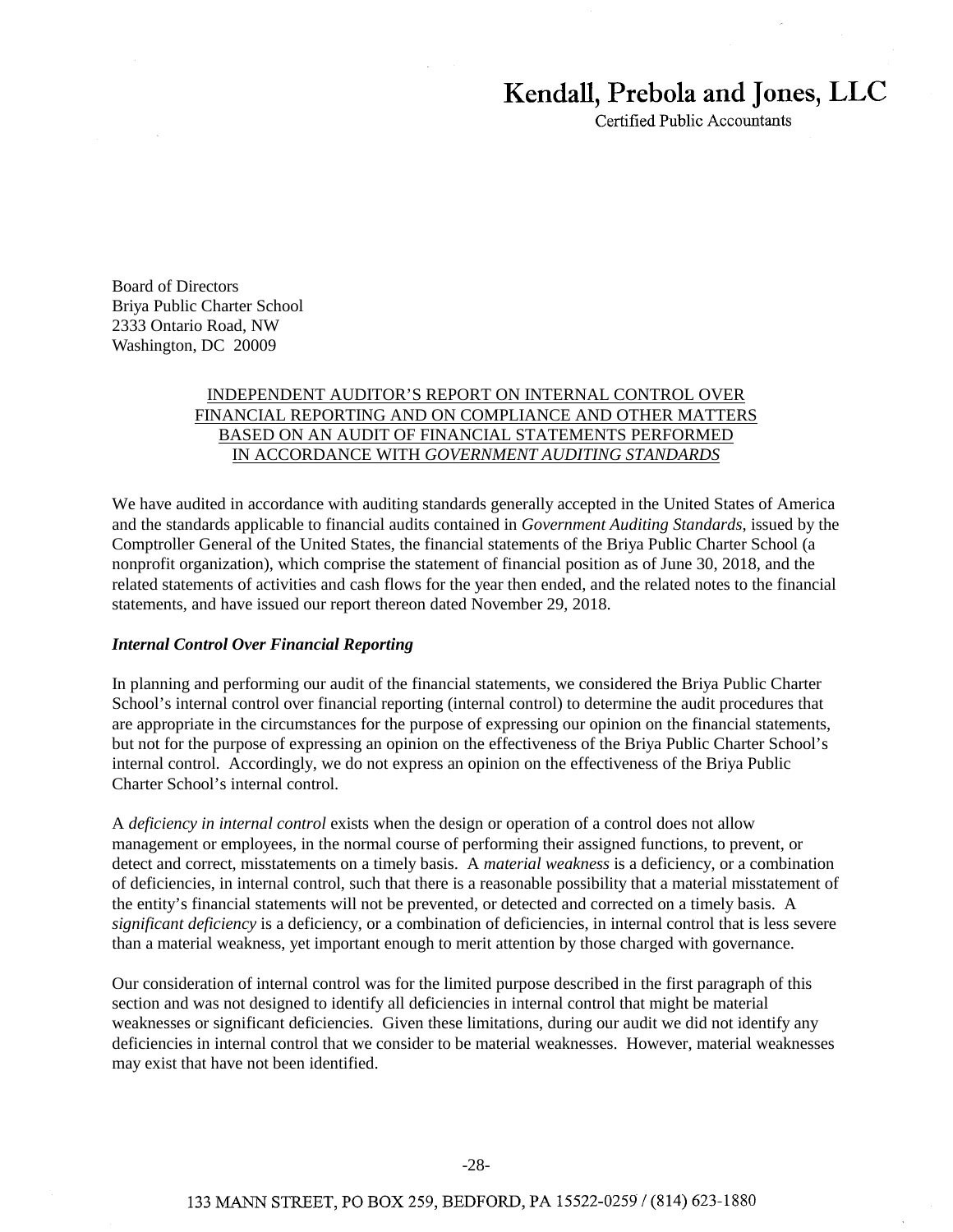### *Compliance and Other Matters*

As part of obtaining reasonable assurance about whether the Briya Public Charter School's financial statements are free from material misstatement, we performed tests of its compliance with certain provisions of laws, regulations, contracts and grant agreements, noncompliance with which could have a direct and material effect on the determination of financial statement amounts. However, providing an opinion on compliance with those provisions was not an objective of our audit and accordingly, we do not express such an opinion. The results of our tests disclosed no instances of noncompliance or other matters that are required to be reported under *Government Auditing Standards*.

### *Purpose of this Report*

The purpose of this report is solely to describe the scope of our testing of internal control and compliance and the results of that testing, and not to provide an opinion on the effectiveness of the Charter School's internal control or on compliance. This report is an integral part of an audit performed in accordance with *Government Auditing Standards* in considering the Charter School's internal control and compliance. Accordingly, this communication is not suitable for any other purpose.

Kendall, Prebola and Jones Kendall, Prebola and Jones Certified Public Accountants Certified Public Accountants

Bedford, Pennsylvania November 29, 2018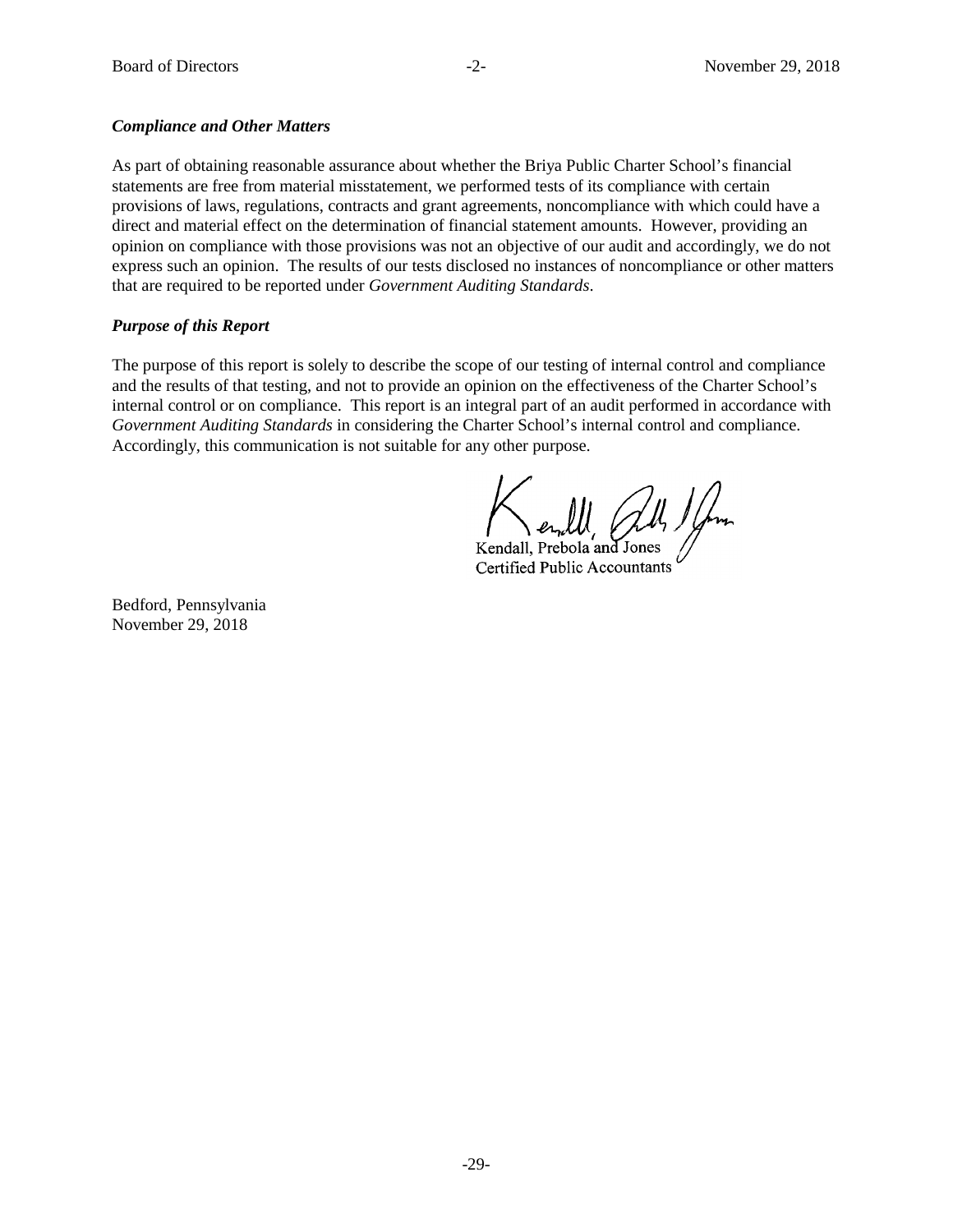# BRIYA PUBLIC CHARTER SCHOOL SUMMARY SCHEDULE OF PRIOR AUDIT FINDINGS FOR THE YEAR ENDED JUNE 30, 2018

There were no audit findings in the prior year.